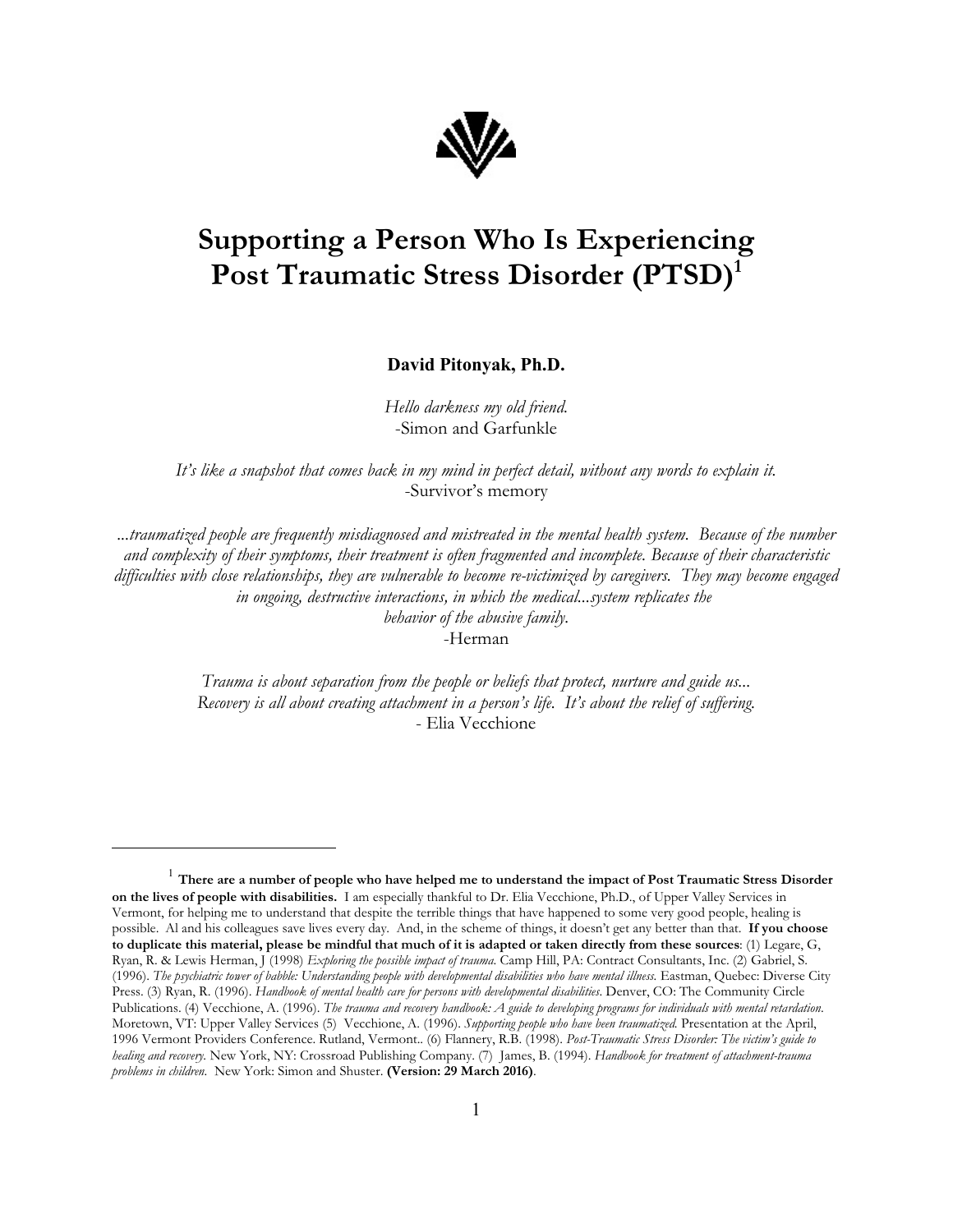**David Pitonyak, Ph.D. www.dimagine.com**



- 1. Posttraumatic Stress Disorder (PTSD) is said to occur in 1% of the general population and in 3.5-23.6% of persons exposed to trauma. People who experience disabilities are more likely than non-disabled people to be abused physically, emotionally, or sexually. Ryan (1994) estimates that 61% of the people with developmental disabilities living in a hospital setting met the criteria for PTSD (see also Pease, 2003; Sorensen, 2003).
- 2. Mevissen and de Jongh (2010) point out that, to date, "Although there is evidence to suggest that people with intellectual disabilities are likely to suffer from Post Traumatic Stress Disorder (PTSD), reviews of the evidence base, and the potential consequences of this contention are possible." They call for the "development of diagnostic instruments of PTSD symptomatology" to facilitate future research (pps 308-316).
- 3. Traumatic events may include one or more of the following<sup>2</sup>:
	- a. Separation from primary relationships at an early age.
	- b. Frequent moves from residential placements
	- c. Institutionalization
	- d. Physical abuse
	- e. Verbal abuse
	- f. Neglect
	- g. Degradation
	- h. Loss of parent, sibling, or significant other
	- i. Significant medical problems/procedures
	- j. Extended hospitalizations
- 4. In the name of treatment, professionals may expose the individual to trauma. The following procedures are common in the lives of people who experience disabilities:
	- a. Time out
	- b. Overcorrection
	- c. Physical restraint
	- d. Facial screening
	- e. Ammonia or other aversive substances

<sup>2</sup> Vecchione, A. (1996). *The trauma and recovery handbook: A guide to developing programs for individuals with mental retardation*. Moretown, VT: Upper Valley Services.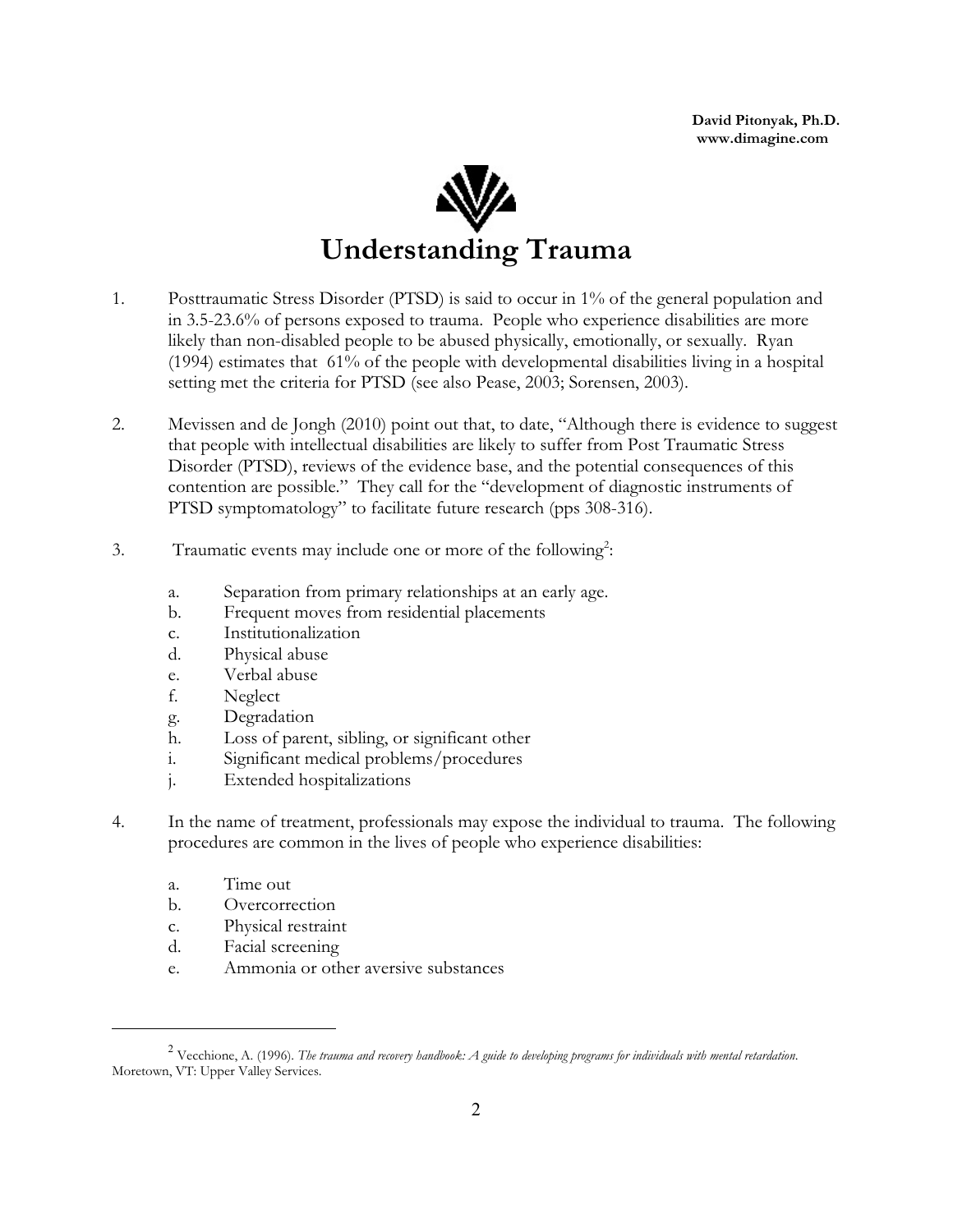- 5. Typical reasons for referral<sup>3</sup>:
	- a. Unexplained (inexplicable) "bout" or episodes of anger.
	- b. Inexplicable episodes of screaming, throwing things or destruction of property.
	- c. Out of proportion kinds of reactions to normal changes or stressors. People who have an out of proportion reaction to moderately stressful but not catastrophic situation may have had something worse happen to them in the past that is stirred up by the event.
	- d. Rage attacks.
	- e. Abrupt physical assault (often on the people they like).<br>
	f. Being extremely afraid (terrified) of people they know a
	- Being extremely afraid (terrified) of people they know and trust at times.
	- g. Calling someone they know by a different name.
	- h. Appearing unfocused, not with it (speculated seizures).
	- i. Sometimes behaving like they are somewhere else.
	- j. Dissociative experiences.
	- k. Unable to respond to people during the experience.
- 6. Commonalities found in person's histories<sup>4</sup>:
	- a. The person has received all kinds of psychotropic medications.
	- b. The person has a vague and unclear psychiatric diagnosis; more often a collection of different diagnoses over the years.
	- c. Often problem behaviors were unintentionally attributed to his/her developmental disability.
	- d. Long history of placements, referrals, comprehensive behavioral interventions and many consultations have been arranged over time. If positive results were found, they were short term and would not be generalized to the rest of the person's life.
	- e. The person a severe reputation as being manipulative, aggressive, explosive and assaultive.
	- f. The person has spent a lot of time in restrictive settings (seclusion and restraints).
	- g. Usually have a very expensive support system.
- 7. It is not uncommon for a person experiencing PTSD to also be experiencing, or to have been labeled with, one or more of the following: depression, Schizophrenia, autism, alcohol abuse, dissociative disorder, kleptomania, pedophilia, panic disorder, anxiety disorder, Tourette Syndrome, Asperger's Syndrome.

<sup>3</sup> Lègarè, G., Ryan, R., & Lewis Herman, J. (1998) *Exploring the possible impact of trauma*. Camp Hill, PA: Contract Consultants, Inc.

<sup>4</sup> Ibid., p. 2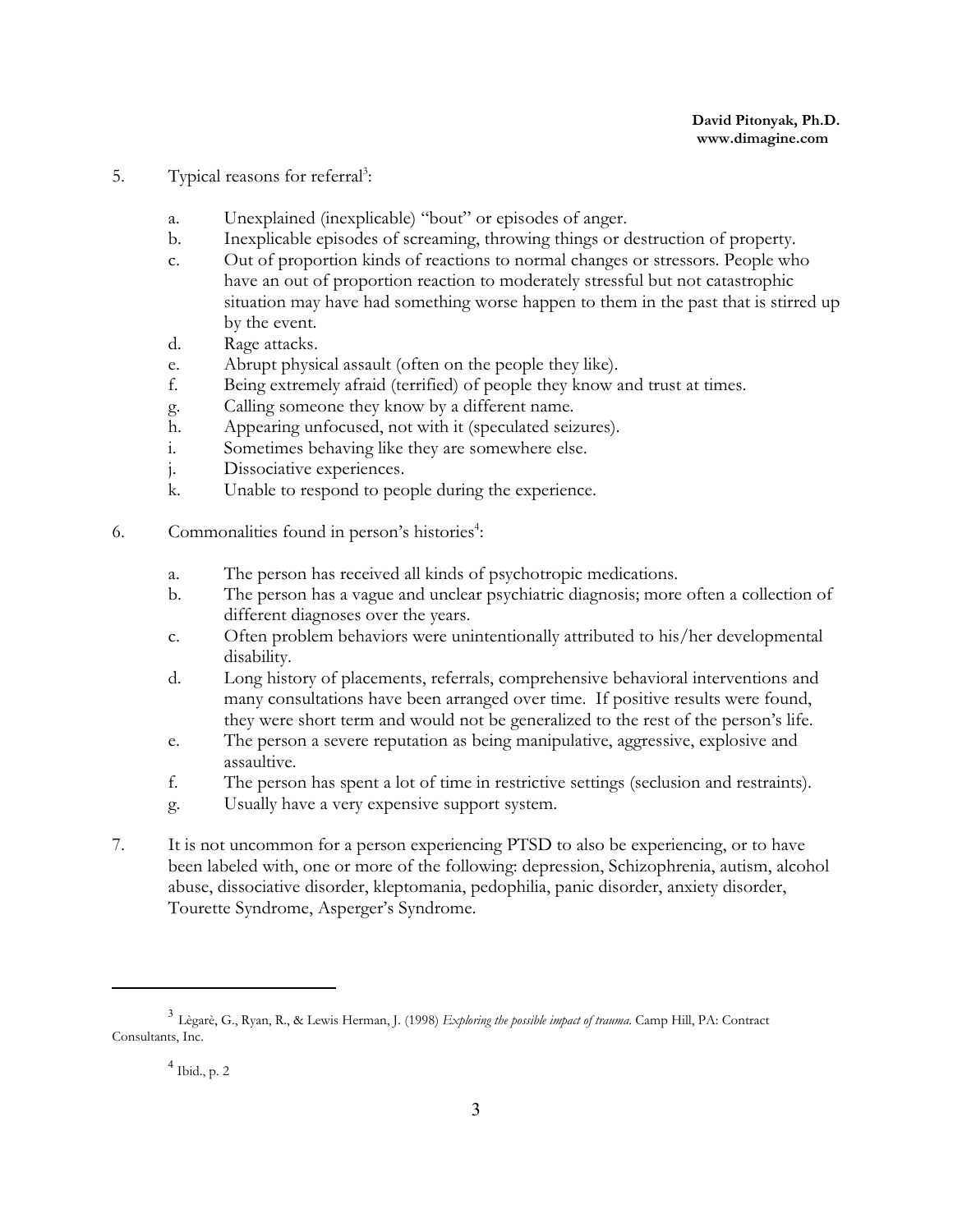#### 8. DSM-IV Diagnostic criteria for PTSD<sup>5</sup>:

- a. *Traum atic e ve n t.* The person has been exposed to a traumatic event in which one or both of the following were present:
	- i. The person experienced, witnessed, or was confronted with an event or events that involved actual or threatened death or serious injury, or a threat to the physical integrity of self or others.
	- ii. The person's response involved intense fear, helplessness, or horror.
- b. *Pe rsiste n t re -e xp e rie n c in g .* The traumatic event is persistently re-experienced in one (or more) of the following ways:
	- i. Recurrent and intrusive distressing recollections of the event, including images, thoughts, or perceptions (body memories or conversion disorders (not a conscious recollection of what they are re-experiencing but will experience the same physical pain).
	- ii. Recurrent distressing dreams of the event (nightmares).
	- iii. Acting or feeling as if the traumatic event were recurring (includes a sense of reliving the experience, illusions, hallucinations and dissociative flashback episodes, including those that occur on awakening or when intoxicated).
	- iv. Intense psychological distress at exposure to internal or external cues (triggers) that symbolize or resemble an aspect of the traumatic event.
	- v. Physiological reactivity on exposure to internal or external cues that symbolize or resemble an aspect of the traumatic event.
- c. **Avoidance:** Persistent avoidance of stimuli associated with the trauma and numbing of general responsiveness (not present before trauma), as indicated by three of the following:
	- i. Efforts to avoid thoughts, feelings, or conversation associated with trauma.
	- ii. Efforts to avoid activities, places, or people that arouse recollections of the trauma (these may appear as unusual phobias or, for example, avoiding the Doctor's office, a former place where the person lived, certain types of clothes people won't touch, certain rooms, sounds, smells, etc.)
	- iii. Inability to recall an important aspect of the trauma.
	- iv. Markedly diminished interest or participation in significant activities.
	- v. Feeling of detachment or estrangement from others.
	- vi. Restricted range of affect (unable to have loving feelings).
	- vii. Sense of a foreshortened future (the person does not expect to have a career,

<sup>5</sup> Lègarè, G., Ryan, R., & Lewis Herman, J. (1998)., pp. 3-5.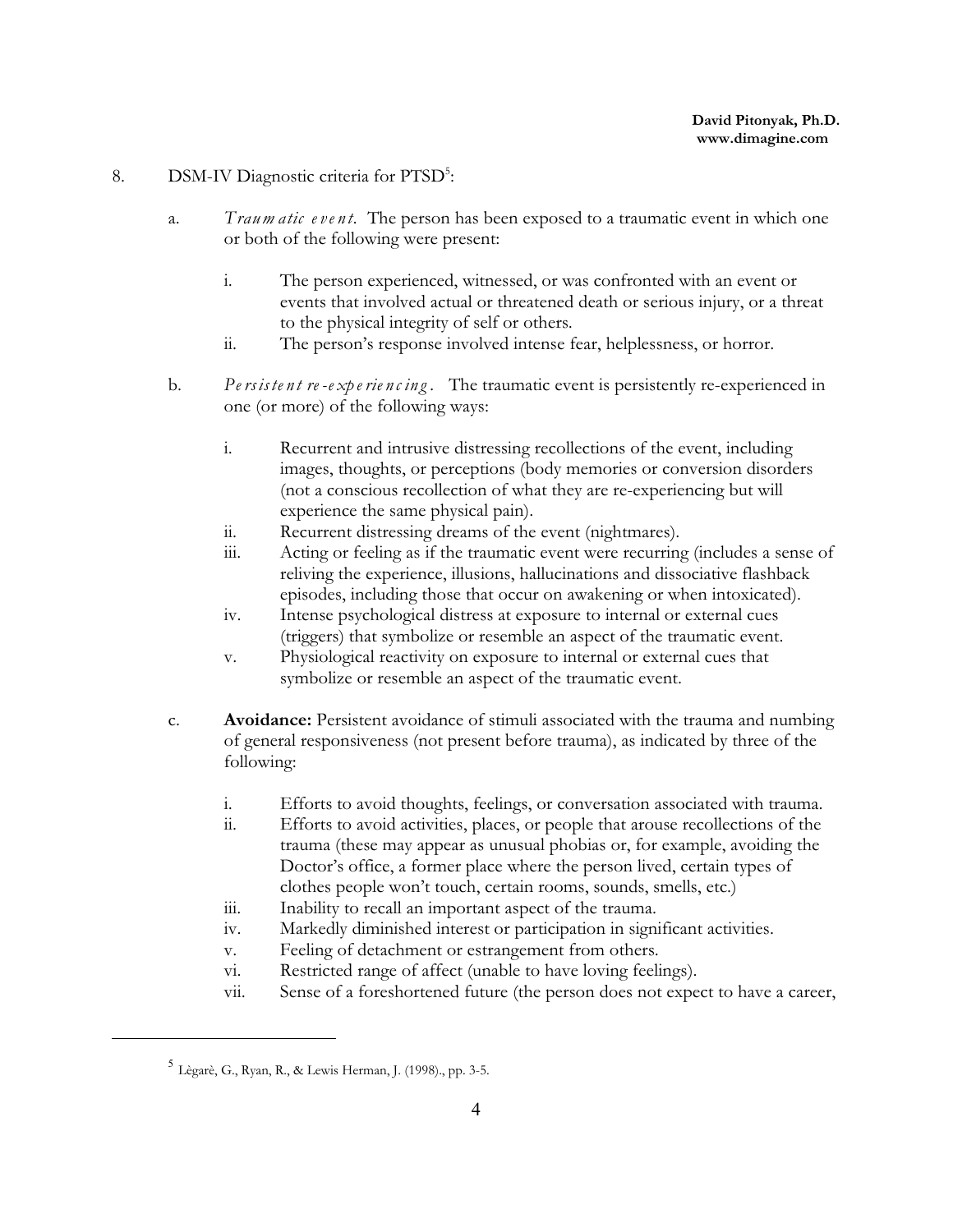significant relationships or a normal life span).

- d. **Hyper vigilance/increased arousal:** Persistent symptoms of increased arousal (not present before the trauma), as indicated by two (or more) of the following:
	- i. Difficulty falling or staying asleep.
	- ii. Irritability or outburst of anger.
	- iii. Difficulty concentrating.
	- iv. Hyper vigilance.
	- v. Increased or exaggerated startle response.
- e. **Duration:** To meet the criteria, the cluster of symptoms has to be present for at least one month.
- f. **Functional impairment:** The disturbance causes clinically significant distress or impairment in social, occupational, or other important areas of functioning.
- g. **Associated Features (DSM-IV)**: the following associated constellation of symptoms may occur and are more commonly seen *in association* with interpersonal stressors:
	- i. Impaired affect modulation.
	- ii. Ambivalence.
	- iii. Self-destructive and impulsive behaviors.
	- iv. Attention seeking, needing to be around others.
	- v. Re-enactment of past traumas.
	- vi. Dissociative symptoms.
	- vii. Somatic complaints.
	- viii. Feelings of ineffectiveness.
	- ix. Shame.
	- x. Despair or hopelessness.
	- xi. Feeling victimized.
	- xii. Feeling permanently damaged.
	- xiii. Loss of previously sustained beliefs.
	- xiv. Hostility.
	- xv. Social withdrawal.
	- xvi. Feeling constantly threatened or unsafe.
	- xvii. Impaired relationships with others.
- 9. According to Lègarè, Ryan, and Lewis Herman (1998), "Addictions are often an associated issue with trauma. People may try to self-medicate the symptoms with some substance or other activities. One of the most common forms of self-medication seen in people with developmental disability is self-injurious behavior or self-mutilation. People may try to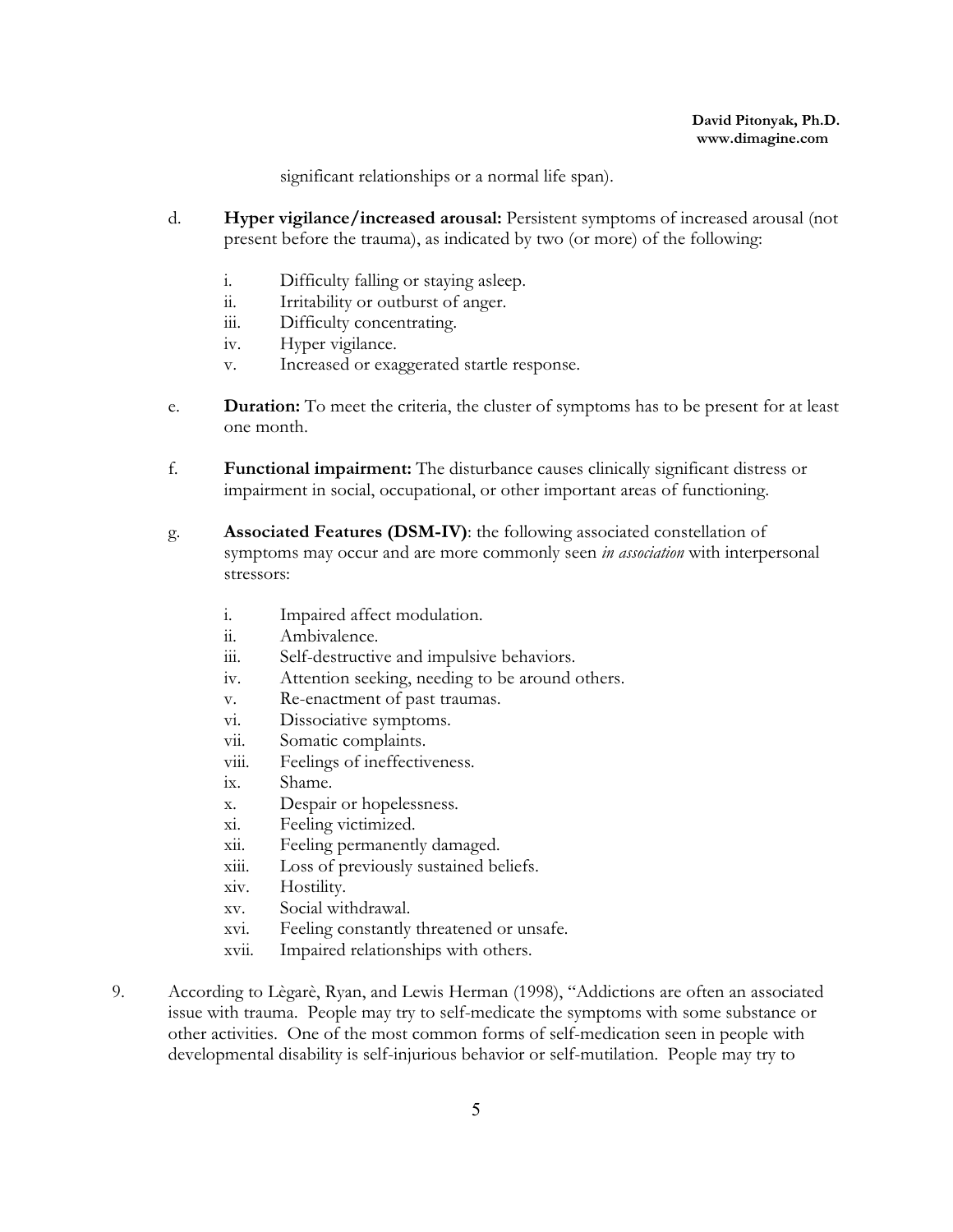release their own endophphins as a way to (either) treat, master, repeat, or heal (there is a lot of speculation regarding the exact nature of the mechanisms involved) what has happened to them" (p. 5).

- 10. How might a person be experiencing trauma? Judith Lewis Herman, in her book *Trauma and Recovery* (1992) writes, *"The human response to danger is a complex, integrated system of reactions, encompassing both body and mind. Threat initially arouses the sympathetic nervous system, causing the person in danger to feel an adrenalin rush and to go into a state of alert. Threat also concentrates a person's attention on the immediate situation. In addition, threat may alter ordinary perceptions: people in danger are often able disregard hunger, fatigue, or pain. Finally, threat evokes intense feelings of fear and anger. These changes in arousal, attention, perception, and emotion are normal, adaptive responses. They mobilize the threatened person for strenuous action, either in battle or in flight...Traumatic reactions occur when action is of no avail. When neither resistance nor escape is possible, the human system of self-defense becomes overwhelmed and disorganized. Each component of the ordinary response to danger, having lost it's utility, tends to persist in an altered and exaggerated state after the actual danger is over....Traumatic events produce profound and lasting changes in physiological arousal, emotion, cognition and memory. Moreover, traumatic events may sever these normally integrated functions from one another. The traumatized person may experience intense emotion without clear memory of the event, or may remember everything in detail but without emotion. She may find herself in a constant state of irritability without knowing why. Traumatic symptoms have a tendency to become disconnected from their source and to take on a life of their own*" (p. 43).
- 11. According to Tomasulo & Raxxa (2007), people who experience PTSD are also more likely to exhibit self-injurious behaviors, though no systematic study has been conducted to date (Mevissen & de Jongh, 2010).
- 12. Betrayal is often at the root of Posttraumatic Stress Disorder (P.T.S.D.)<sup>6</sup>. The trauma is perpetrated by someone the person should have been able to trust; in short, the person has been betrayed.

<sup>6</sup> Vecchione, A. (1996). *Supporting people who have been traumatized.* Presentation at the April, 1996 Vermont Providers' Conference. Rutland, Vermont.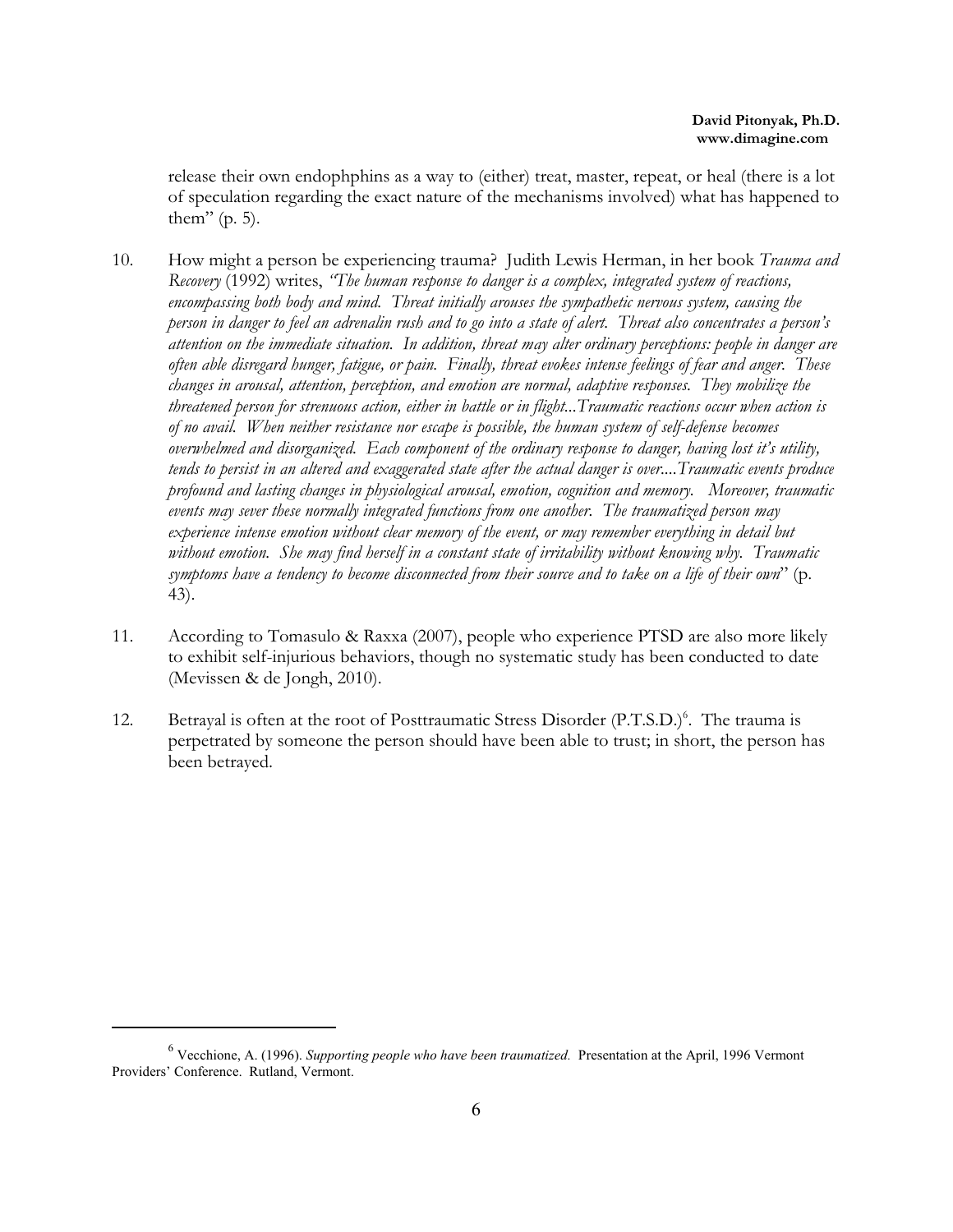**David Pitonyak, Ph.D. www.dimagine.com**





One of the most important (and pragmatic) things you can do to support a person who experiences PTSD seems almost too obvious to state: *get to know the person!* It is too often the case that the people who develop interventions for the person don't know the person in any meaningful sense. They know the person as the sum total of his or her labels, but know little about the person as a "whole" human being.

- 1. Make a point of spending time with the person in places that he or she enjoys, during times of the day that he or she chooses. It should be a comfortable place where both of you feel safe and relaxed (e.g., a quiet room, a walking trail in a nearby park).
- 2. At a time that feels right (you will have to trust your intuition on this one), tell the person about your concerns and *ask* for his/her permission to help (it's rude not to). If the person has no formal means of communication, *ask anyway.* Sometimes people understand what is being said, but they have a difficult time letting others know what they understand. The important point, always, is to *ask* the person for permission to stick your nose into their business, even at the risk of sounding silly to the people who think the person cannot understand (they're usually wrong).



## **Help tell the person's story in a way that you would want your story to be told.**

Many people, who experience PTSD, hold a story that few understand. Their story may be buried beneath layers of pain and humiliation. The person's real history may be hidden beneath layers of evaluations and incomplete social histories. It is important to spend time with the person and his/her supporters to recover their *true* story.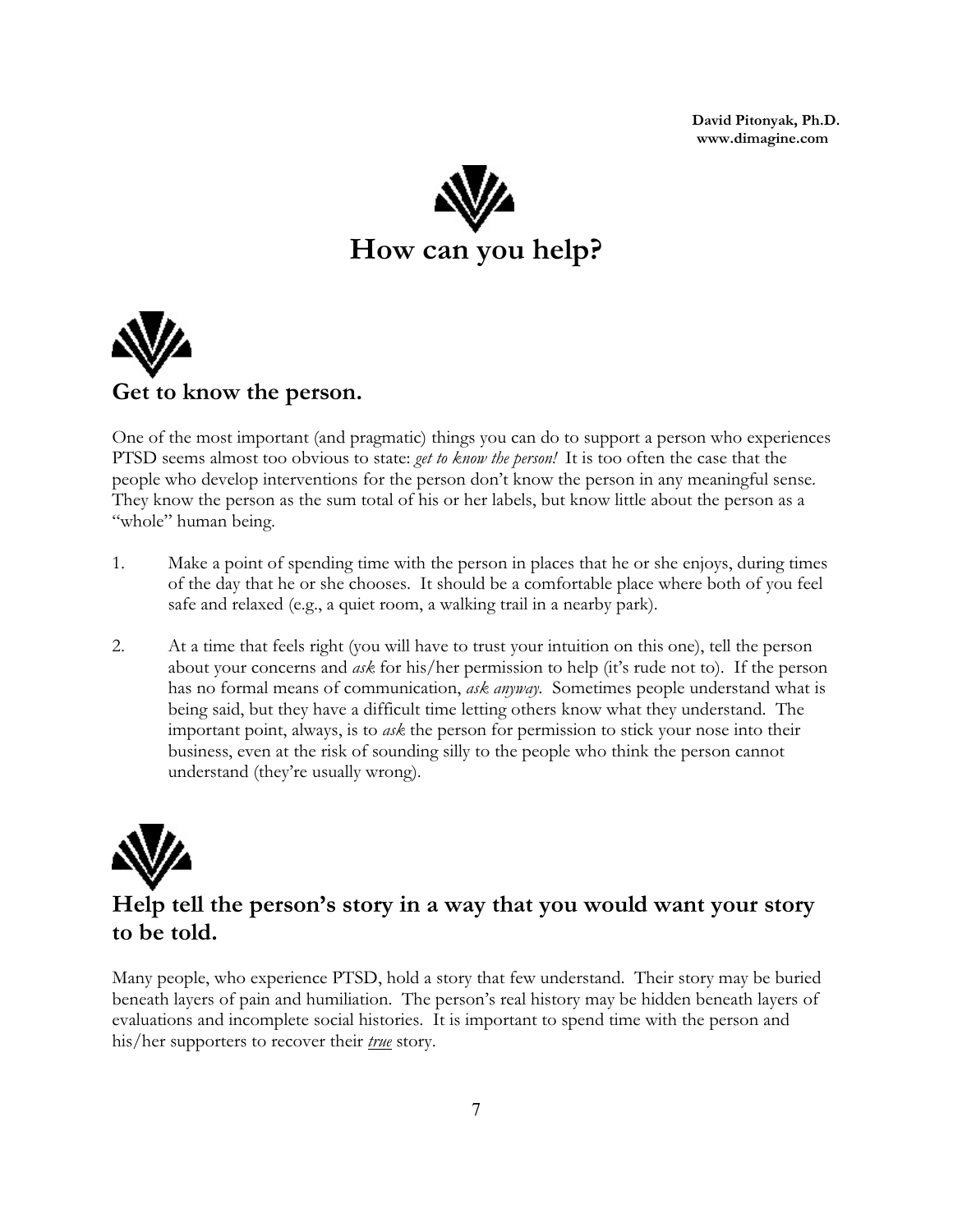- 1. Lègarè, Ryan, and Lewis Herman (1998) suggest an approach for gathering this information: "A useful process for the group would be to gather over a few days and try to piece together the person's biography and look at what we can learn from their history. Here are some things you might want to keep in mind as you get to know someone:
	- a. Paying attention to the person's answers to the questions (non-verbal or not) and then verifying the information with other people. Remember that the person cannot always tell the story.
	- b. Doing a careful review of the person's history and family history. We have to piece the story together (using objective, reliable information) and as much as we can (without creating it), confirm the diagnosis.
	- c. As people gather information on past events, it's important to look at a few important dimensions:
		- i. Type of trauma or abuse (what -- sexual, physical or psychological, where, who and when -- spontaneous, unpredictable, repetitive, or ritualistic).
		- ii. Role and relationship of the person to offender*.*
		- iii. Intensity of trauma or abuse (number of times and number of people involved).
		- iv. Reactions and responses of the person to the trauma or abuse (the autonomic response to trauma or abuse can vary: numbing, hyper arousal, hyperactivity, mood lability, depression, anger, hostility, defiance, rebelliousness, fearfulness, passivity, timidity, anxiousness, night terrors or nightmares, stomach aches, startle reflex, avoidance of places and people, crying, enuresis, acting out aggressive or sexualized behaviors, and lack of empathy for others).
		- v. Duration of abuse (length over which the abuse or trauma occurred).
	- d. It may also be helpful to construct a time line of the person's life. Simply draw a straight line across a large sheet of paper. On the far left end of the line, write down the person's birth date. On the far right end of the line, write down today's date. Your job is to fill mark important events in the person's life along the time line (e.g., the point in time when the person was institutionalized, the person's major accomplishments, milestones). By constructing a time line, it is often easy to understand why the person is in distress and what has helped in the past.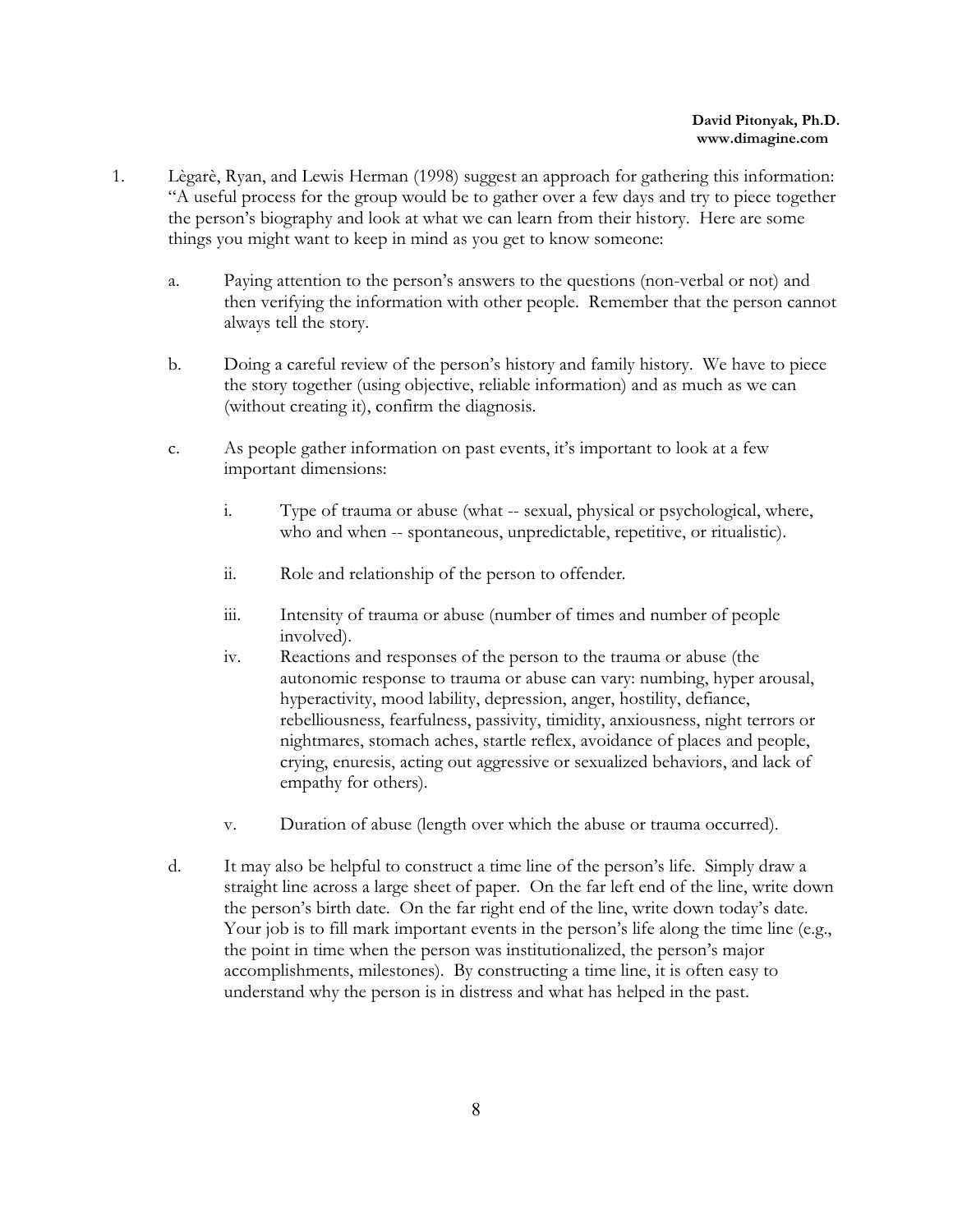

## **Help the person to develop a support plan based on things real and authentic.**

People who exhibit difficult behaviors are usually subjected to a behavior plan at some point in their life. It is rare that they are asked if they want a plan, let alone invited to the meetings where one is developed. Instead, a plan is developed by strangers (e.g., the agency behaviorist who has spent less than two hours "observing" the person).

The team can ask, "Is our vision for the person similar to the vision we hold for ourselves and each other? When we think about what the person needs, do we focus on remedying deficits or do we think about supporting the person in achieving a *real* life?"

Instead of a behavior plan to "fix" the person, help the person and the person's supporters to develop a support plan that reflects a real and authentic life. John and Connie Lyle O'Brien suggest the following questions for building a support plan. Note how different these questions are from those we typically ask, such as "How can we reduce this person's problem behaviors?" or "How can we manage this behavior?"

- 1. *How can we help the person to achieve a sense of safety and well-being?*
- *2. How can we help the person to expand and deepen his/her friendships and connections with family?*
- *3. How can we increase the person's presence in local community life (and/or in the school?)*
- 4. *How can the person have more control & choice in life?*
- 5. *How can we enhance the person's reputation and increase the number of valued ways he/she can contribute in community life?*
- 6. *How can we assist the person to develop competencies?*
- 7. *How can we support the person's supporters?*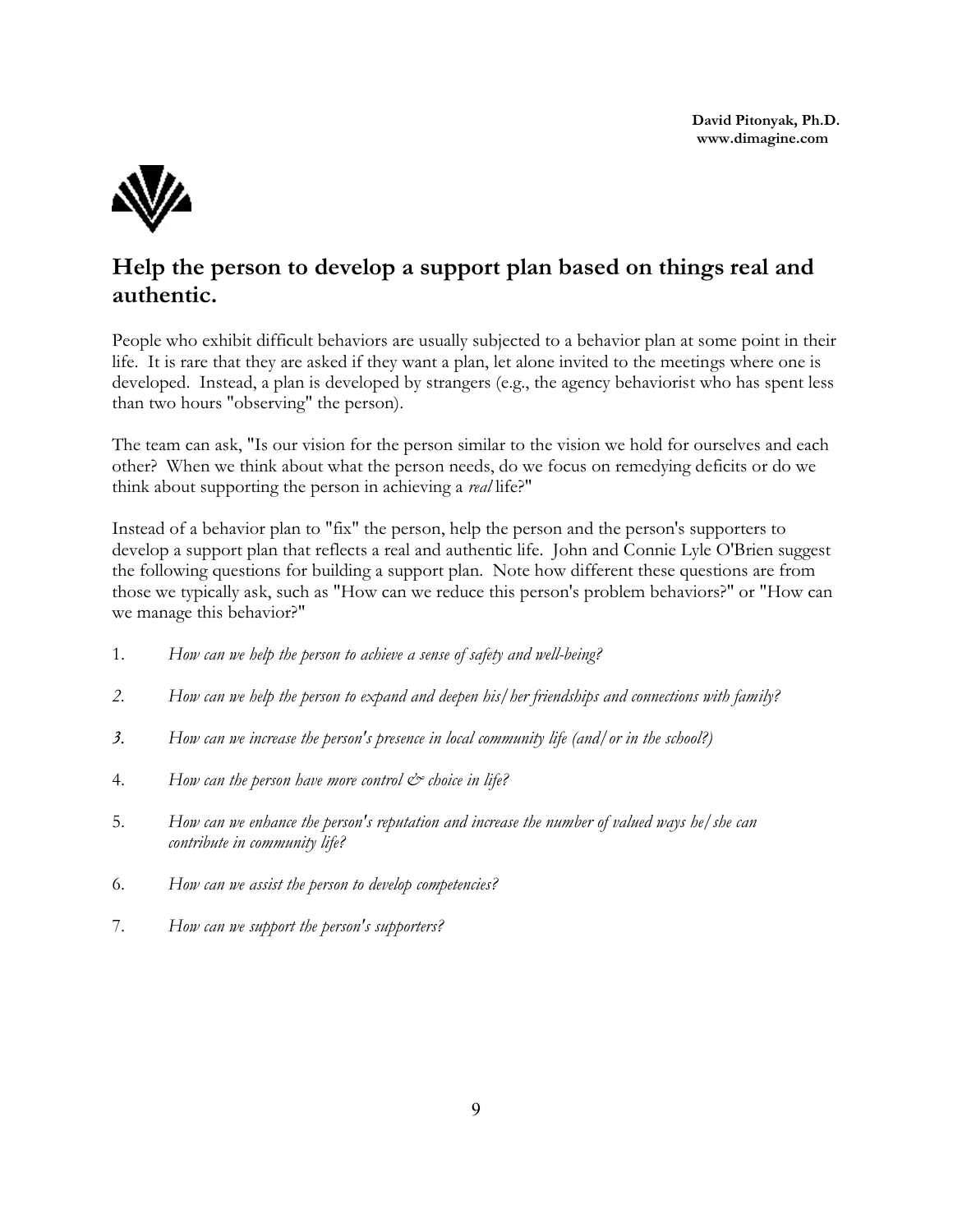

## **Help the person to achieve a sense of safety and well-being**.

It is almost always the case that a person experiencing PTSD is not feeling well. A body under constant stress is quick to deteriorate. Each of the person's health concerns should be taken seriously!

- 1. Be sure that you obtain help from a qualified professional (e.g., psychiatrist). Some of the symptoms of PTSD are also the symptoms of other disorders (e.g., manic depressive disorder, autism, Tourettes). Also remember that a person may experience PTSD and other disorders at the same time (e.g., mood disorder, Autism).
	- a. Not all psychiatrists have an understanding of the role PTSD may plan in the life of a person who experiences disability. It is important to secure the services of a qualified professional who would not automatically rule out a diagnosis of PTSD (simply because the person has a disability).
	- b. You may wish to share information about PTSD (e.g., the work of Ruth Ryan, M.D.) with the person's psychiatrist if they are not familiar with the disorder or how it may affect someone with a disability (see References).
- 2. Ruth Ryan (1993) recommends the collection of the following information before meeting with a psychiatrist<sup>7</sup>:
	- a. Specific information on symptoms: Describe, in as much detail as possible, the symptoms that are causing the most trouble. Hearing voices? Feeling sad all the time? Feeling scared? Discuss whatever is causing the most problems.
	- b. Medication problems: any side effects of any medications, psychiatric or nonpsychiatric.
	- c. The basics: Describe sleep pattern (when go to bed, when get up, any awakenings or nightmares), appetite (cravings, rituals, refusals, other patterns), sexuality, or ability to concentrate.

 $^7$ Ryan, R. (1993). How to use a psychiatrist. Reprinted from NADD Annual Meeting Synopsis. Reprinted in *The Community Circle.* For your copy, write: The Community Circle, 1556 Williams Street, Denver, CO 80218 or call: 303- 316-8794 (voice) 303-316-8796 (fax).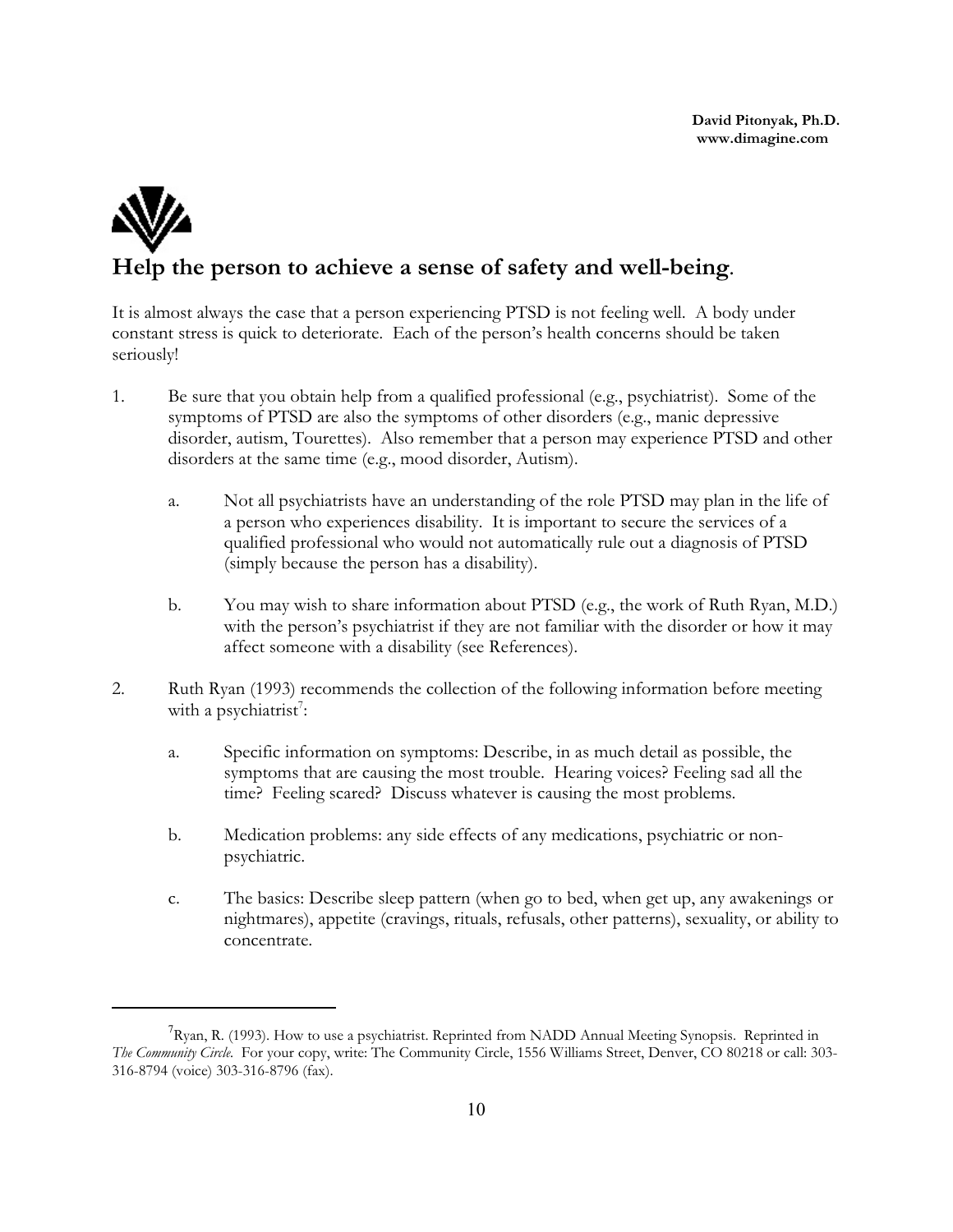- d. Baseline: What is the very best level of functioning? Describe what life is like when doing well.
- e. Stresses: Describe any major stresses, like losses of job, pet, family members, health, or others. Even if it is something like a person at work who is being a bother, it is important to know.
- f. Any use of alcohol or other drugs: Even things like sniffing paint, over the counter drugs, or caffeine/cigarettes.
- g. Any other prescribed medications: It is a good idea to check on interactions before taking any new medications.
- h. Complete medical history: It is very helpful to provide all past medical history, or be prepared to sign releases to get these histories. This prevents repeating old things that did not work. Do not edit this information.
- i. Treatment plan add-ons: Describe what would be most preferred priorities on treatment plan.
- j. Goals: Make an explicit statement of what is expected from the treatment.
- 3. Know that medications can be helpful, but understand clearly that medications alone are *not* the answer. According to Ryan (1994): *"*Medications are used to treat con-current psychiatric conditions, such as depression, anxiety, constant dissociations (which must be carefully distinguished from seizure phenomena), or compulsive self-mutilation, utilizing such agents as flouxetine, nortriptyline, cabamezepine, or naltrexome. Sedation is not considered treatment and is not recommended."<sup>8</sup>
- 4. It is important that the person be given a complete medical evaluation and be treated for any additional health concerns.
- 5. It is important to reduce complications of other medication or treatments (e.g., side-effects from other medicines, or insisting that the person eat foods forced on them by the abuser because it's "good for them."). Ryan (1994) writes: *"*In general, persons with developmental disabilities manifest an increased susceptibility to paradoxical reactions to benzodiazepines and barbiturates, cognitive impairment (in persons who do not have schizophrenia spectrum conditions) and/or toxic reactions to neuroleptic, and depression and nightmares with treatment with certain beta blockers. Neuroleptic are of special concern in PTSD in that many individuals suffered abuse in settings while receiving neuroleptic. Thus, the

<sup>8</sup> Ryan, R. (1994). Posttraumatic stress disorder in persons with developmental disabilities. *Community Mental Health Journal*. Vol 30, No. 1 (February)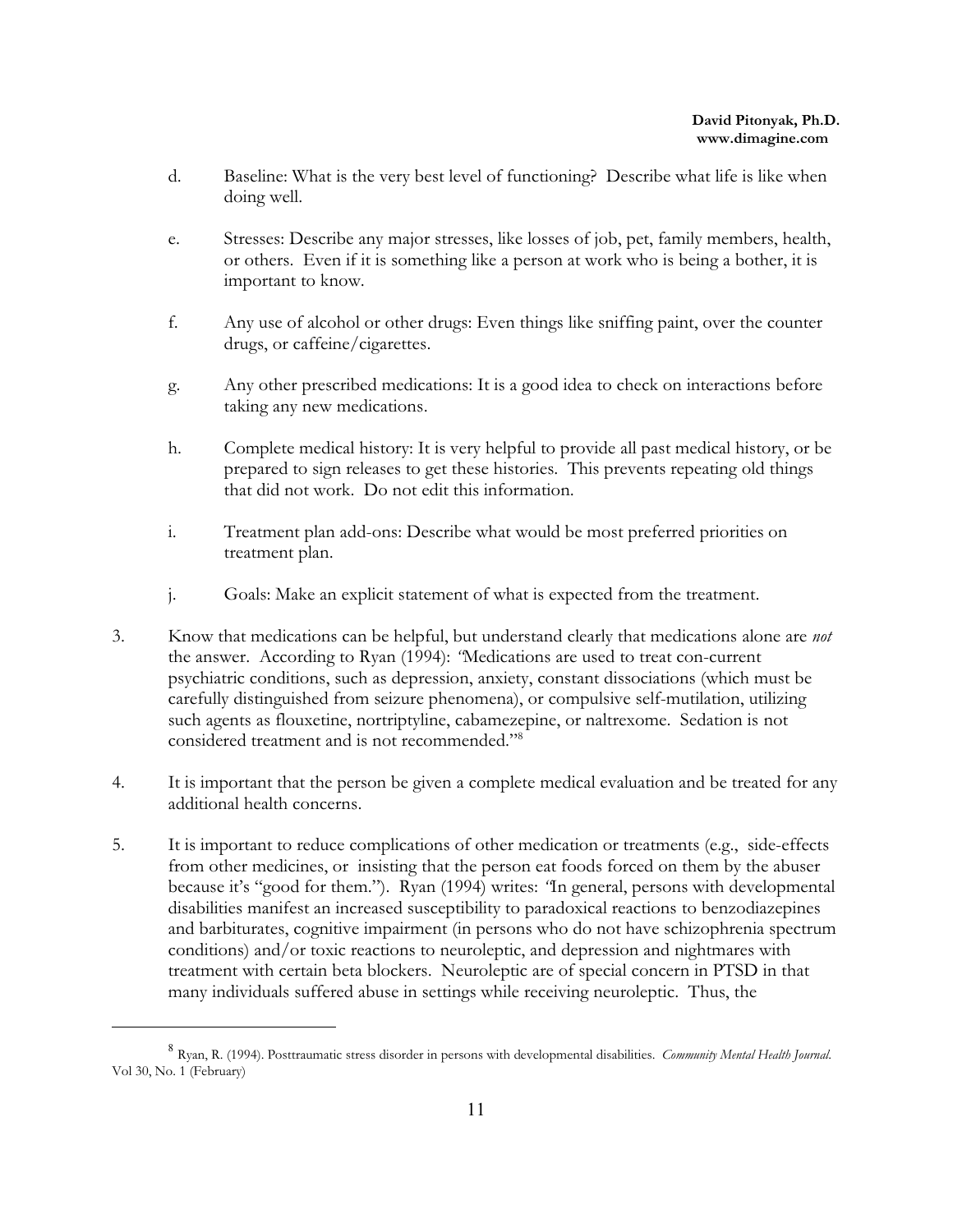neuroleptic effect may interfere with the client's ability to process trauma (by diminishing cognitive ability), and may also act as a dissociative trigger. Other iatrogenic issues may include programming which inadvertently recreates the traumatic event, such as isolating the individual after fearful screaming, or withdrawing reinforcement from a client for "excessive crying."

- 6. Individual and/or group therapy *can* be helpful, but remember that some people have a difficult time in groups. Above all else, you must find a therapist who is sensitive to the person's disability and the traumatic past.
- 7. **Exercise is important**! Remember that people are often in a hyper-state of arousal and aerobic exercise will help to dampen physiological arousal. For example, with a doctor's approval, you may wish to develop a routine in which the person takes long walks. If the person is assaultive, it might be helpful to take these walks in safe places, such as a hiking trail or local park. Make sure the person has comfortable, loose fitting clothing and good walking/running shoes. The staff should also be so fitted, but in addition, they may wish to carry a fanny pack with plenty of water, sun screen, and a cellular phone (in case of emergencies).
- 8. A strong sense of safety is critical. What a person most needs are people who remain committed to the importance of safe, predictable relationships. Things that make can make people feel *unsafe*: crowds, confusion, new places, lack of control, being given orders, and threats.
- 9. The team must abandon any practices which might be construed as violent or hurtful.
- 10. Finding the right people to support the person is the right thing to do! Everyone may not fit the bill. Even the best intentioned people may remind the person of his or her perpetrator).
- 11. Remember that the person may not always have control over his or her behavior. A person's dissociative experiences may be as involuntary as a seizure.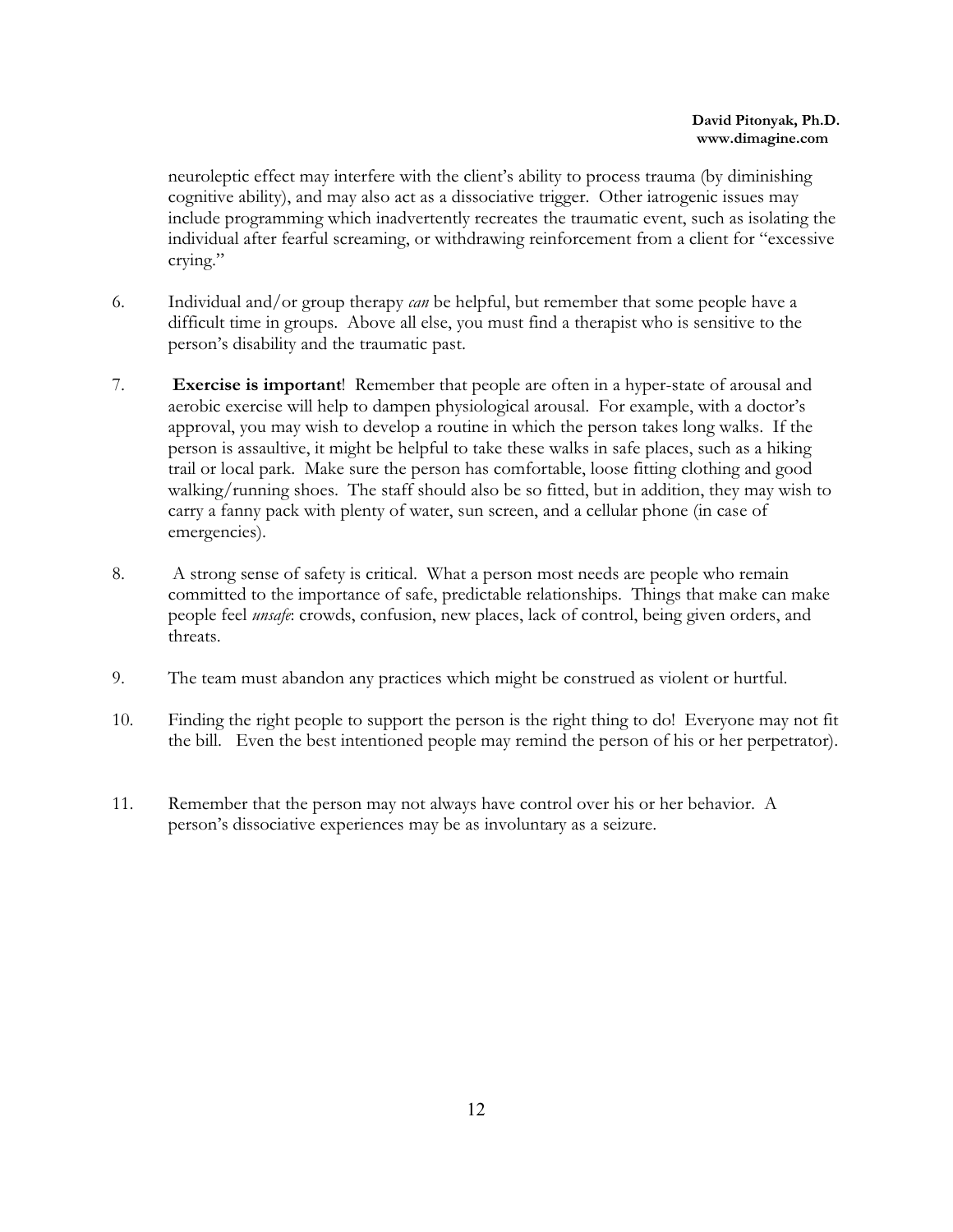## **Help the person to expand and deepen his/her relationships.**

A person who experiences PTSD may suffer most from loneliness. It is critical that the team seek to broaden and expand his/her relationships.

- 1. Become the person's champion (if you can't, help the person to find a champion). We all need someone who thinks we are special. People with difficult behaviors often have no one who thinks about them with unconditional regard. Make a commitment to help the person to find joy each day. Help others to see the person's strengths and gifts rather than limitations and shortcomings. Instead of being one more person who "works on" the person, be someone who "works with" the person. Speak about the person's struggles in a way that is respectful of those struggles. Let the person overhear you saying good things about him/her.
	- a. If you can't be the person's champion (for whatever reason), take responsibility for helping the person to find a champion. It's powerful medicine.
- 2. Support the person in developing enduring, freely chosen relationships. Although paid staff frequently develop meaningful relationships with an individual, they frequently leave. For this reason, it is critical to help the person develop relationships with people who are not paid to be in his/her life -- enduring, freely chosen relationships. Consider these ideas/strategies when helping a person to connect to others in the broader community:
	- a. Never underestimate the corrosive influence of congregate models of care on your ability to help the person establish enduring, freely chosen, relationships.
	- b. Move towards intimate housing arrangements and day supports.
	- c. Make a list of the people who "hold" the person's story. Help the person to make connections with these people (see above).
	- d. Be cautious. Remember, some of the people who "hold" the person's story may have been abusive. It is not appropriate, in most cases, to help the person to reconnect with perpetrators.
	- e. Be sure the person's story is told in a way you would want your own story told.
	- f. Practice deliberate acts of kindness (in short, help the person to reconnect with these people with something to give).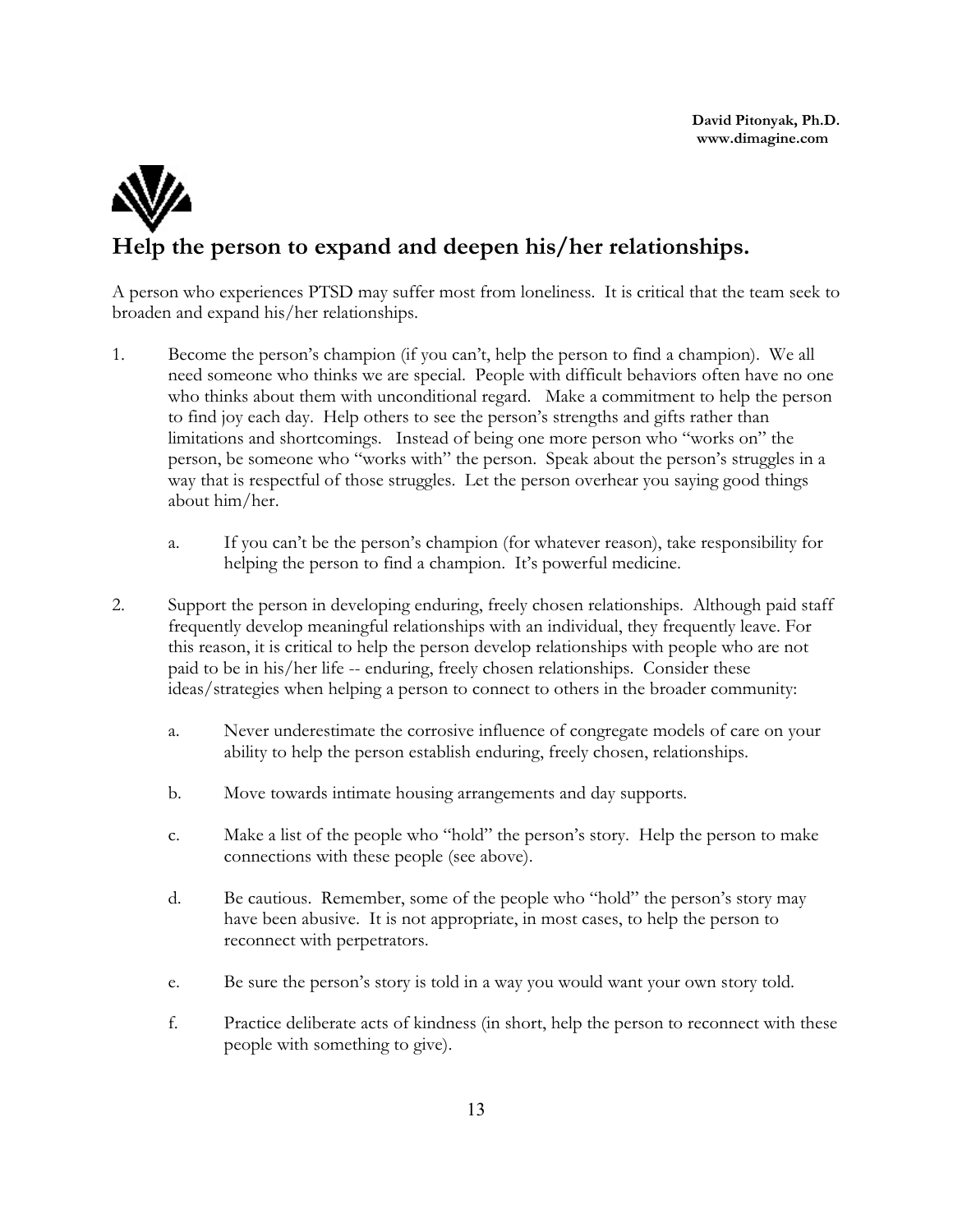- g. Make a list of the things a person loves to do.
- h. Find people in the broader community who love to do the same thing.
- i. Show up again and again....and again.
- j. Pay special attention to *who* goes with the person. The person providing support should ideally love the same activity.
- k. Get off the "disability dime."
- l. Help the person to make a contribution to the broader community.
- m. Never lose track of the importance of the mutual nature of relationships.
- n. Never lose track of joy (make fun a goal).
- o. Show up and be "present." Show up again and again...and again.
- 3. If the person continues to struggle with relationships, ask these questions from Linda J. Stengle's book, *Laying Community Foundations for Your Child With A Disability*: 9
	- a. Is the relationship between the person and the other person unbalanced?
	- b. Are there too few mutual interests?
	- c. Is this an activity that the person really wants to do, or is it something you want him/her to do?
	- d. Is the activity long enough to encourage the development of a relationship?
	- e. Is the other person afraid to get close to the person?
	- f. Is the other person too busy to take time to get to know the person?
	- g. Are needed accommodations being made to allow the person to participate fully in the activity?
	- h. Could your presence be interfering with the development of friendships?

<sup>9</sup>Adapted from Linda J. Stengle's fine book "*Laying Community Foundations for Your Child With A Disability: How to Establish Relationships That Will Support Your Child After You're Gone."* You can purchase a copy by calling Woodbine House, Inc. at 1-800-843-7323.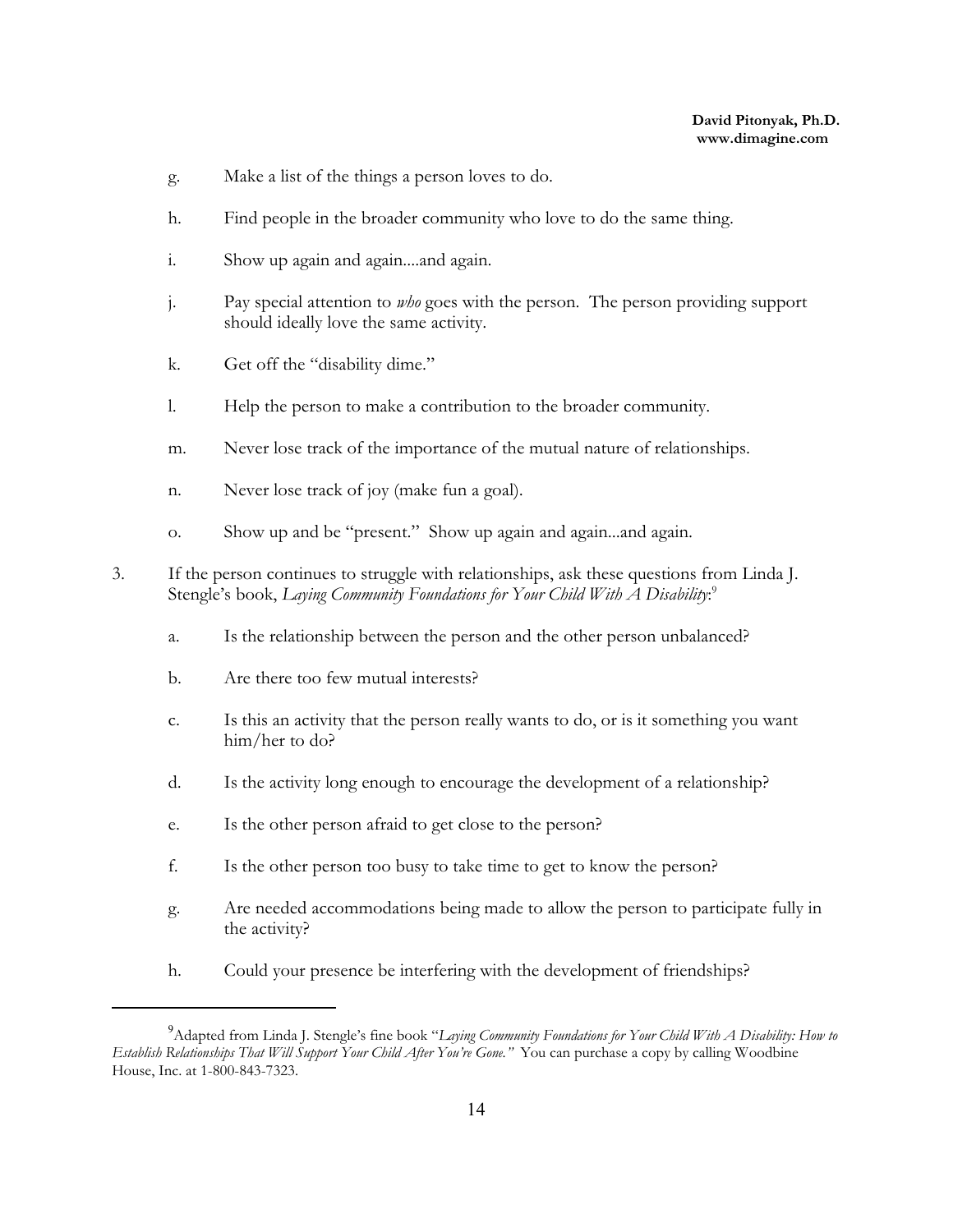- i. Do the same people tend to participate, or are there different people every time?
- j. Are there breaks, joint projects, or committees which allow people to talk with each other freely?
- k. Is the other person in the relationship mainly out of a sense of charity?
- l. Is there enough structure to the activity?
- m. Is the person projecting an attitude that is keeping others away?
- n. Do you think that something is preventing the other person from seeing and appreciating the person's good qualities?
- **4. Keep your promises.** Many people who engage in difficult behaviors have too much experience with *broken* promises. Life has been full of tricksters -- people who say one thing and mean another. For example, Carl was told that he would be able to live in his own apartment if he improved his behavior. But the truth is much more complex. The funding streams which pay for the group home will not pay for an apartment. In the *real* world, Carl lives in the group setting because people are unwilling to deal with the "politics" the organization, funding streams and State regulations. In short, people don't want to deal with the *real* problems, so they make Carl *the* problem<sup>10</sup>.

Teach the person that your word is good by following through on your promises. Give the person a chance to learn that you are trustworthy, but don't be surprised if the person is reluctant to trust you at first. It can take time for a heart that has been betrayed to open up one more time.

And remember, in the real world there will be times when you can't keep your promise (for reasons beyond your control); life happens. But it will almost certainly be easier for the person to accept the change in plans if, on balance, you keep your promises.

5. Lègarè, Ryan, and Lewis Herman (1998) write, "In the beginning, rebuilding some minimal sense of trust and safety is the primary task for everyone, both therapist and support staff (each in their own way). Assurances of safety and protection are of the greatest importance.

<sup>&</sup>lt;sup>10</sup>Consider how long you could live with people you would not choose to live with. Imagine how you would feel if someone made you live with other people who share certain characteristics. For example, imagine being told that you must live with people who have brown, or people who wear glasses, or people who are your height and weight. Assuming that people will 'get along' because they share a particular diagnosis is equally ludicrous. We choose our mates for far more complex reasons. When people with disabilities protest this kind of arbitrary selection of house mates, we put them on behavior programs or dispense psychotropic medications. When people without disabilities live with people they don't care for, they generally move.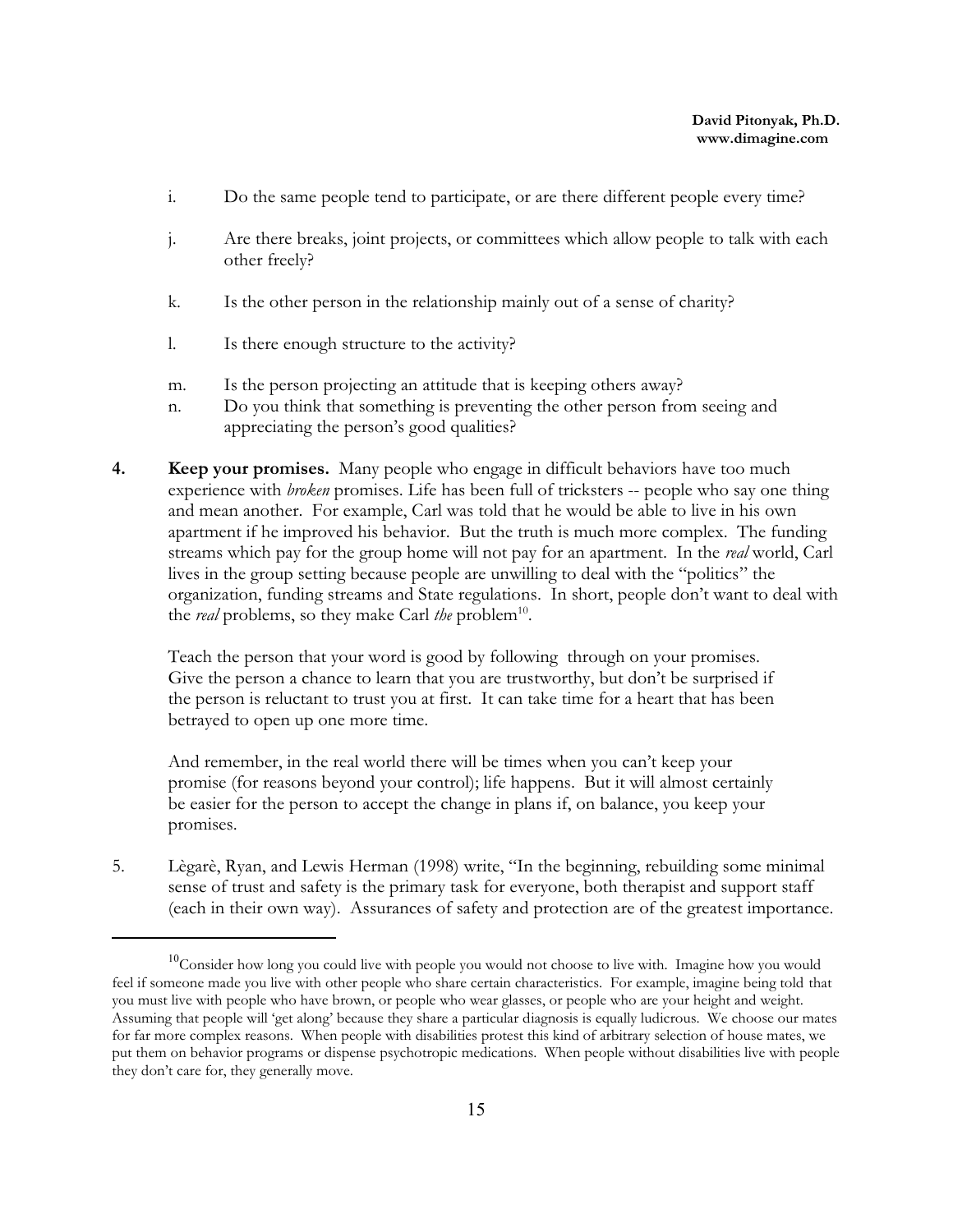Everything we can do for the person should convey and emphasize that:

- a. We care...
- b. We are trying to help...
- c. We are trying to reassure...
- d. We understand...
- e. We will hang in there with you...

#### 6. **Infuse all of your help with**  $h \circ p \circ \theta$ .

- 7. Establish traditions and rituals (things to look forward to).<sup>11</sup>
- 8. Speak of the future. Make plans for fun in the future. Try not to make these events contingent on good behavior.<sup>12</sup>
- 9. Teach the person that part of the work of healing is to accept the past, not hide from it.<sup>13</sup>
- 10. Be an advocate for the person. Do not discuss the person's circumstances or background with anyone in the community who does not know the person well.<sup>14</sup>
- 11. Do not expect the person to thank-you for your help. *They might, but don't expect it.*<sup>15</sup>
- 12. Be prepared for the person's concept of love to be fundamentally different than yours.<sup>16</sup>

- 12 Ibid.
- 13 Ibid.
- 14 Ibid.
- 15 Ibid.
- $^{16}$  Ibid.

<sup>11</sup> James, B. (1994).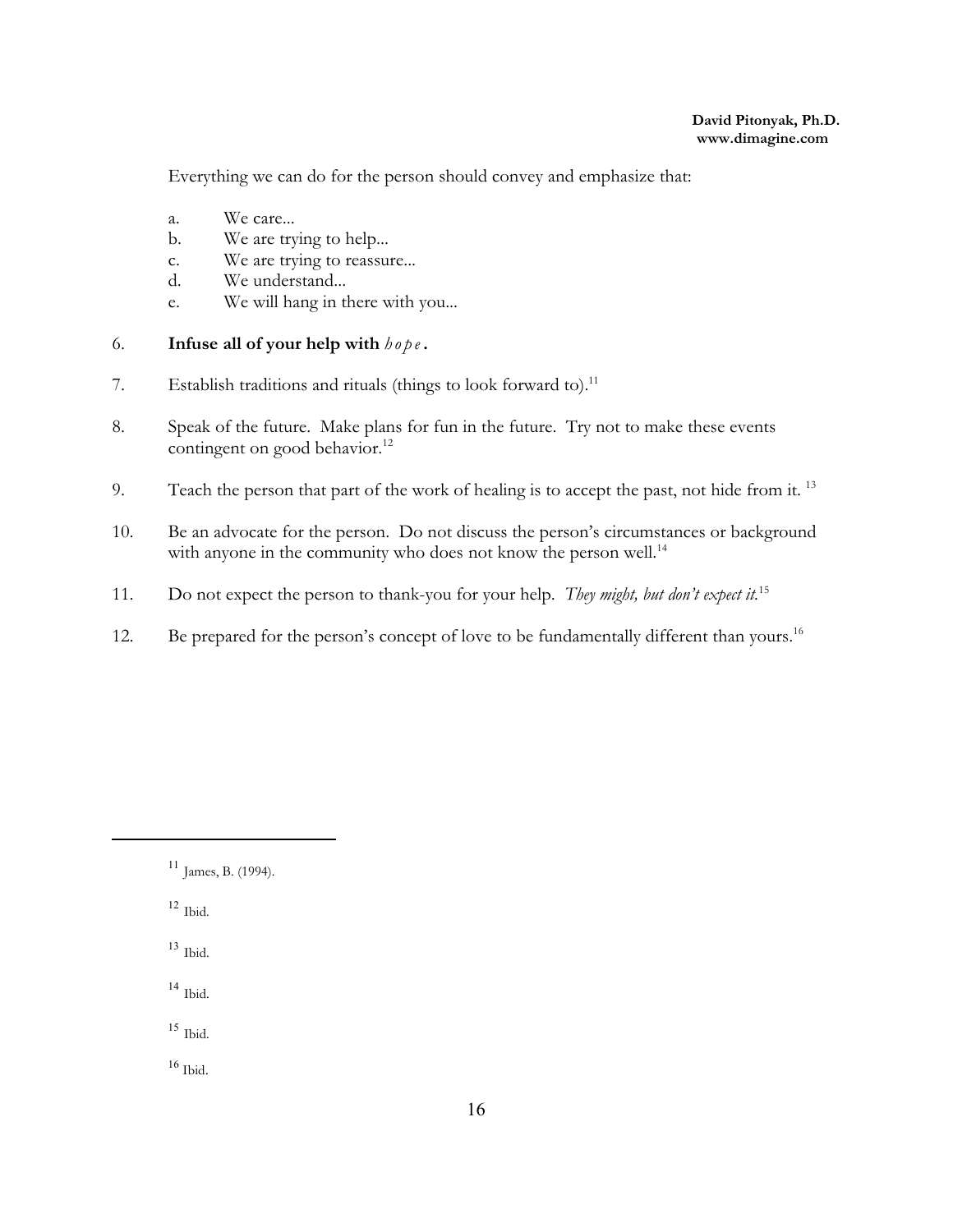# **Help the person to have more fun.**

People with substantial disabilities often live in ghettos of reward. Indeed, it is often this poverty of reward, not a lack of skills, that keeps people separate from other community members. Many must endure reward schedules for good behavior. The very few things that they enjoy are used contingently to reinforce compliance (talk about spoiling a good thing).

Fun is a powerful antidote to problem behaviors.

- 1. Count the number of things the person enjoys, the number of places she likes to go. Compare this to the number of things other people enjoy, the number of places other people go. Ask yourself, "Is the person having fun? Is she experiencing enough joy? Is this an interesting life with things to look forward to?"
- 2. When people have things to look forward to, they generally have fewer problem behaviors.
- 3. Make fun a goal.
- 4. Make a list of the things the person enjoys. Ask, "Who in the broader community enjoys doing the same things?" Help the person to show up in those places again and again in a way that promotes his/her success.



#### **Help the person to have more control and choice in life.**

Many people with disabilities have little or no control over their own lives. Many of the decisions that we take for granted -- such as what to wear and whether or not to have a cup of coffee -- are made by other people. How would *you* feel if you lived such a life?

Choice is a powerful alternative to punishment. If the person's behavior challenges you, help him to find more desirable ways to express the needs underlying the behaviors. Instead of ultimatums, give choices (e.g., "Bill, I know you're upset. What would help? Would you like to go for a walk? or take a ride? You need a chance to calm down."

1. Allow the person to make decisions throughout the day. If he/she has trouble making choices, find a way to help. Make sure there are at least three desirable outcomes to choose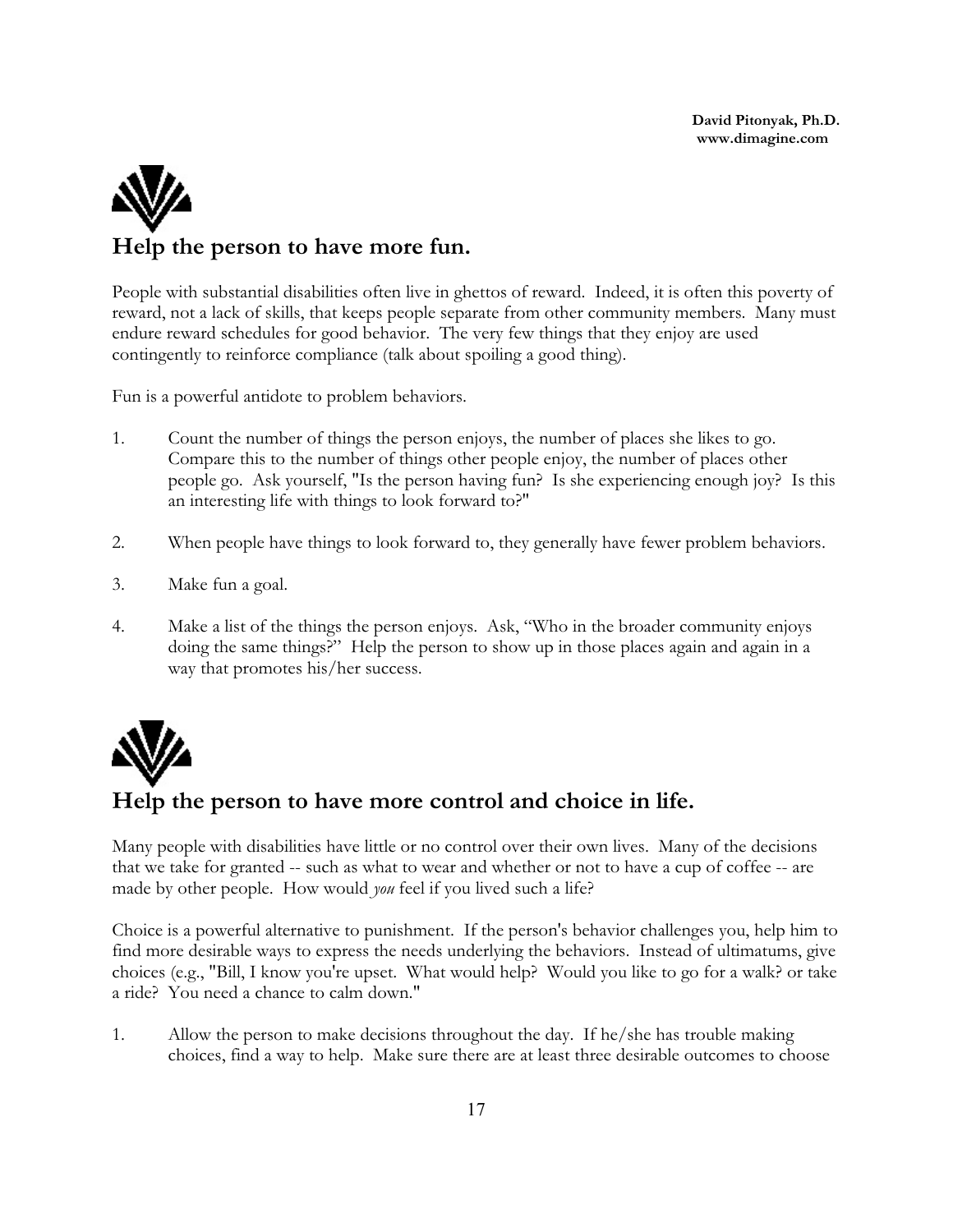from. As Norman Kunc has said 1 option = tyranny; 2 options = a dilemma; 3 or more options = a real choice.

- 2. Make sure the person is invited to his/her meetings. It is important that he have input whenever possible. This is especially true when a problem behavior is being discussed (imagine how you would feel if people were trying to change your behavior and never stopped to ask you what you think). It is also important that the person be allowed to say "no" to a meeting. If he does, ask for permission to talk about the problem; if he says "no" to this, have a meeting in which you focus on *your* needs (try to think about what would help you if the person refuses to budge).
- 3. If the person does not speak, ask anyway. Remember that even if a person cannot understand your words, he probably can understand that the tone of your voice is respectful and caring.
- 4. Don't assume that helping the person to have more choices means letting him do whatever he wishes. Limit-setting is an important and fair part of any relationship. The real question is who is setting the limits and why. If limits are imposed upon the person without their input, and if the limits are part and parcel of a life in which the person is powerless, even your best advice may even be interpreted as one more statement of "do it my way or else." You can expect a general disregard for your advice if the person on the receiving end of the advice is "out of power."
- 5. Make a sustained commitment to the person to "fairness" in the relationship. If the person has been on the outside of power for too long, you may need to bend more often than not for awhile. The goal is to teach the person that giving is a two-way street. Support staff must work to create a warm and safe environment, but at the same time they must **set limits in ways that are supportive and not threatening.**
- 6. **Structure and predictability are critical**. A regular, but not rigid, schedule must be followed. For example, a picture schedule can be very helpful for many people who cannot read. The schedule might include photographs of the staff who will be providing support, the days events, etc.
- 7. Don't be overly impressed or frightened by emotional displays. 17 For many people who experience PTSD, it is important to know that the people providing support cannot be overwhelmed. It is important to remain calm during emotional displays to communicate to the person that they are "safe."

<sup>17</sup> Ibid.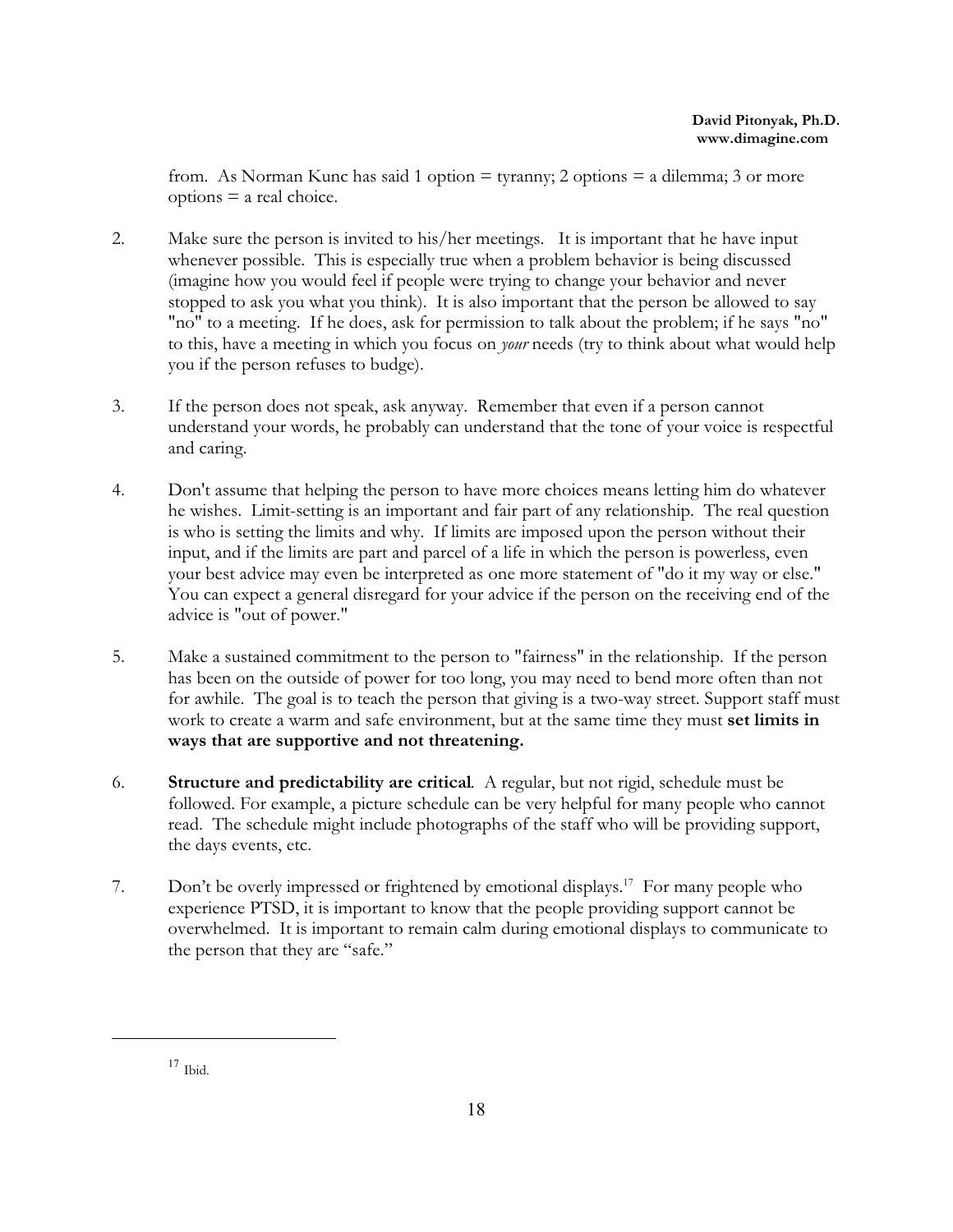

## **Help the person to develop competencies (mastery over symptoms).**

It is critically important that the person develop mastery over his/her symptoms. In other words, the person must learn to recognize that he/she is decompensating and engage in behaviors that help achieve a sense of safety and well-being.

- 1. **Rehearsal** may be a powerful way of helping the person to "work through" a problem. Make a list of things "that help." Make the list with the person and/or people who know the person well. When the person is calm, rehearse "dealing with the problem" (e.g., going for a walk, getting distance from people). You may wish to video tape these rehearsals to help the person "see" what to do when dissociative triggers take place.
- 2. Reduce dissociative triggers. It may be impossible to identify all of a person's triggers, but you should seek to identify as many as possible and help to eliminate them, as much as possible, from the person's life.
- 3. Possible triggers:
	- a. Visual
	- b. Auditory
	- c. Olfactory
	- d. Taste
	- e. Tactile
	- f. Contact with abuser
	- g. Anniversaries
	- h. Movements
	- i. Activities
	- j. Medication effects
- 4. The person could be dissociating during typical daily activities and it is important to try and understand what they are experiencing.
	- a. If you believe that the person is experiencing a "flashback," consider these questions and suggestions offered by Lègarè, Ryan, and Lewis Herman (1998, pp. 2-4) :
		- i. *Where are you?*
		- ii. *Do you know where you are?*
		- iii. *Do you know where you live?*
		- iv. *What's happening?*
		- v. *Who is around you?*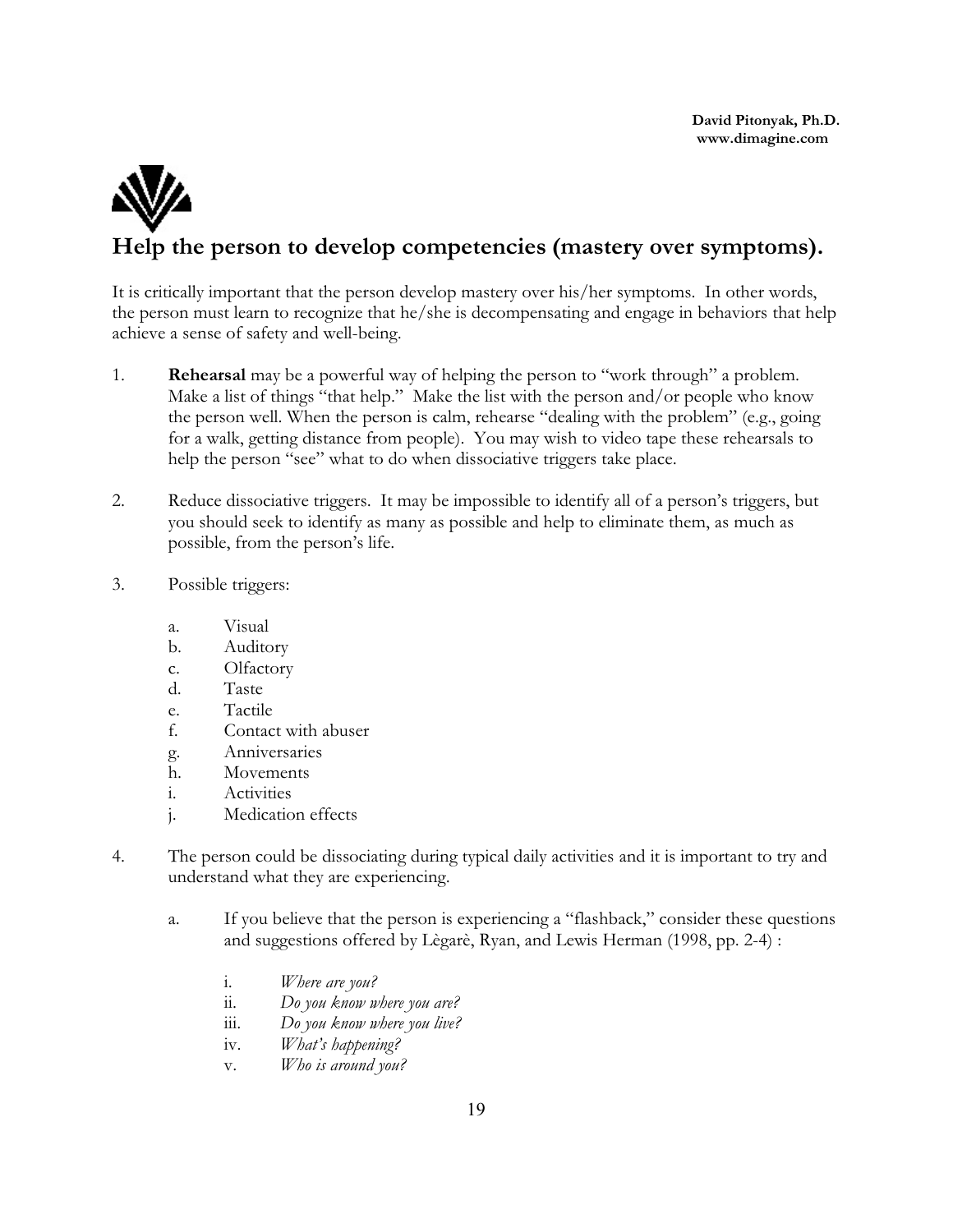- vi. *What are they doing?*
- vii. *What's your name?*
- viii. *Do you know who you are?*
- ix. *Are you in pain?*
- x. *Are you hurt?*
- xi. Look for the other symptoms associated with PTSD.
- xii. Take the staff experience and knowledge into account (above).
- xiii. Use video tapes to capture the episodes." (Pp. 2-3).
- b. Make a record of what you observe. A careful analysis of the information may reveal what the person's specific triggers.
- 5. According to Lègarè, Ryan, and Lewis Herman (1998, pp. 6-7), "A useful strategy for the team is to remember that the anger we witness is the survivor's reaction to the continuous re-experiencing or remembering of very painful and overwhelming experiences. Keeping the following "respectful guesses"<sup>18</sup> in mind regarding the person's experience will help the team remain grounded and respond more effectively. People who have been hurt a lot and traumatized describe the following experiences:
	- a. Feeling terrorized...
	- b. Paralyzed...
	- c. Isolated...
	- d. Alone...
	- e. Unsafe...
	- f. Out of control...
	- g. Disconnected from others...
	- h. Ashamed...
	- i. Guilty...
	- j. Humiliated...
	- k. Helpless...
	- l. Hopeless...
	- m. Violated...
	- n. Overwhelmed...
	- o. Feeling scared...
	- p. Uncertain...
	- q. Ambivalent...
	- r. Vulnerable...
	- s. Powerless...
	- t. Hurt...
	- u. Inferior...

<sup>18</sup> Lovett, H. (1997) *Learning to listen.* Baltimore: Paul H. Brookes.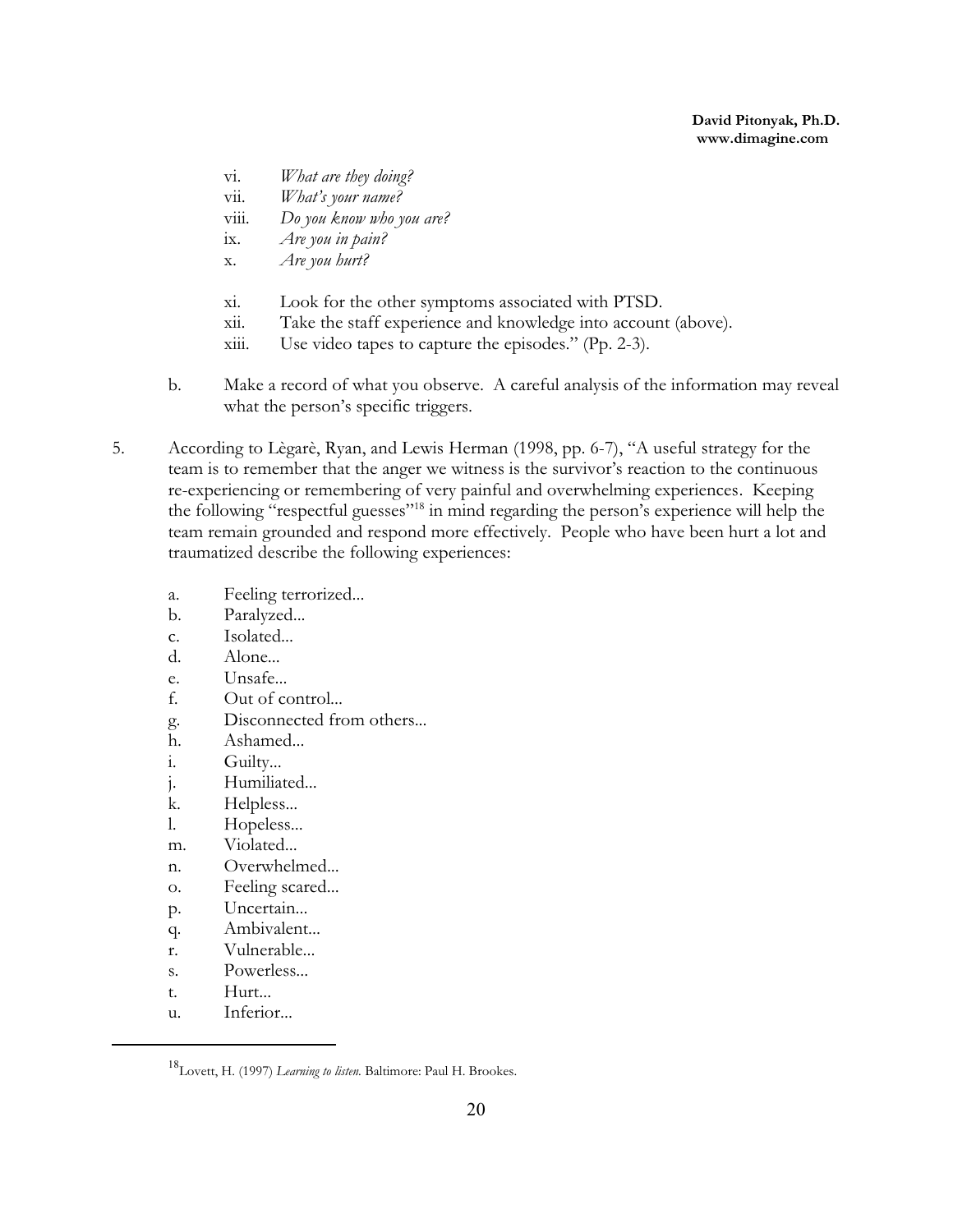- v. Suicidal...
- w. Angry...
- x. Fearful...
- y. In pain....
- z. Unloved or unlovable...
- aa. Betrayed...
- bb. Distrustful...
- 6. Change situations in the environment to avoid triggering events. Some persons are still forced to visit abusing family members. A person who is sent to their room as punishment may trigger memories of being locked up in isolation.
- 7. Know that the person's repetitious speech may be a symptom of the trauma. Be willing to hang in there with the person while he or she is talking.
- 8. Help the person to learn ways to handle his or emotion (e.g., identify feelings, coping strategies, problem solving, positive self-statements, helping others).
- 9. Talk *more* when the person is on track. Talk *less* when the person is engaging in difficult behaviors. It's not always clear that a person can process language when they are upset. It's likely they cannot process your words when they are dissociating. Tell the person that you want to help and then stop talking. Wait until the person begins to calm, or relax, and then provide the person with support (e.g., "That's great. I'm glad you're calming down. How can I help you?"). And then, by all means, follow through on your promise to be supportive!



## **Help the person to make a contribution to others.**

John Bradshaw writes, " Our identity is the difference about us that makes a difference."

Many people with disabilities develop identities as "problem people." They are segregated into "special" programs where they are treated as people who have little to offer. Soon their "treatment" becomes a kind of cage to protect them from themselves and others. The real danger is that if enough people begin to think of the person as a "problem," she will begin to believe it too.

We all need to be needed.

1. Help the person to find a way to make a contribution. Start when the person is young if you can. Giving is a lifelong endeavor. Things as simple as helping with household chores or helping out at church can teach the person that she *can* make a contribution.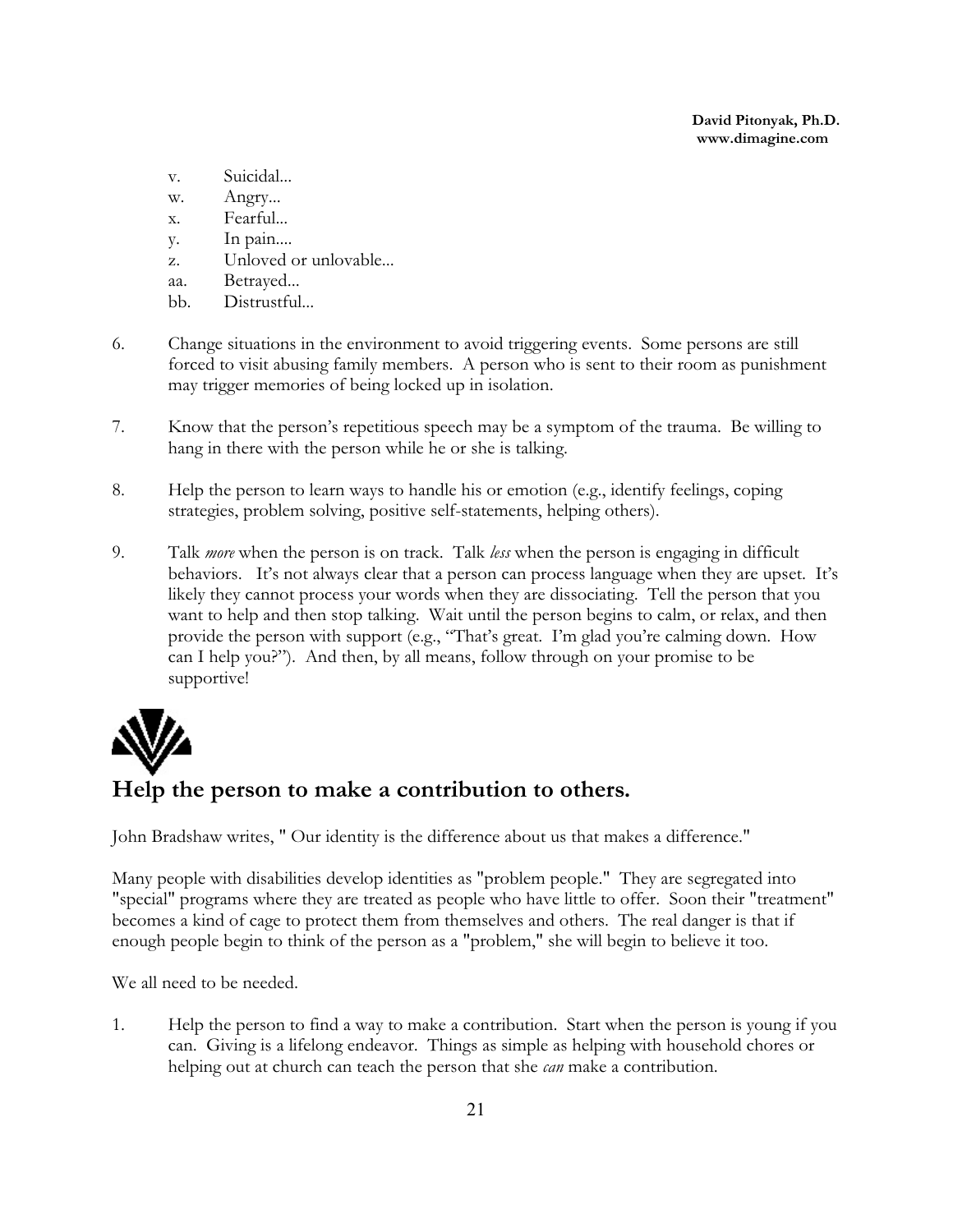- 2. Draw a circle 1 mile in radius around the person's home. My bet is there are dozens, if not hundreds, of people who are making a contribution to the broader community. Help the person to get involved with these groups not as someone "in need," but as someone who has something to give.
- 3. Pour over the pages of the newspaper and find the "Volunteers Needed" section. Talk to the person about joining an organization with you or with a friend (e.g., Habitat for Humanity, a local food shelter, an environmental group).
- 4. Help the person to learn how to support friends and family (e.g., an invitation to a sleep over, birthday cards, learning to ask "How are you doing?" or "What's new?").
- 5. Remember that it is important to overcome the belief that the person has nothing to share. It takes time and determination to help the person and others to see strength and the capacity to give when deficits were all that anyone ever saw before.



## **Provide on-going support to the person's supporters.**

Understand clearly that the work of supporting someone who is experiencing PTSD can be difficult and challenging. **It is important to provide on-going support to the members of a person's team.** 

- 1. Assure staff and family receive training and support regarding PTSD. Front line staff are unfortunately some of the last ones to learn about PTSD and the first ones to be assaulted when they inadvertently trigger a memory.
- 2. **Meet regularly**. It is very important that people have time to discuss their experiences with the team.
- 3. Remind each other often that the person is a survivor and that he or she can heal.
- 4. It is important that relationships between the team members be solid. The person may attempt to relive the violence and disruption of his/her abusers in an effort to separate the team members.
- 5. It is not uncommon for care givers who receive little support to form tight knit relationships that may interfere with the person's long-term interests. This "nesting" behavior is understandable, particularly when it is the only source of encouragement and support care givers receive. Managers must respond to the needs of these care givers and gently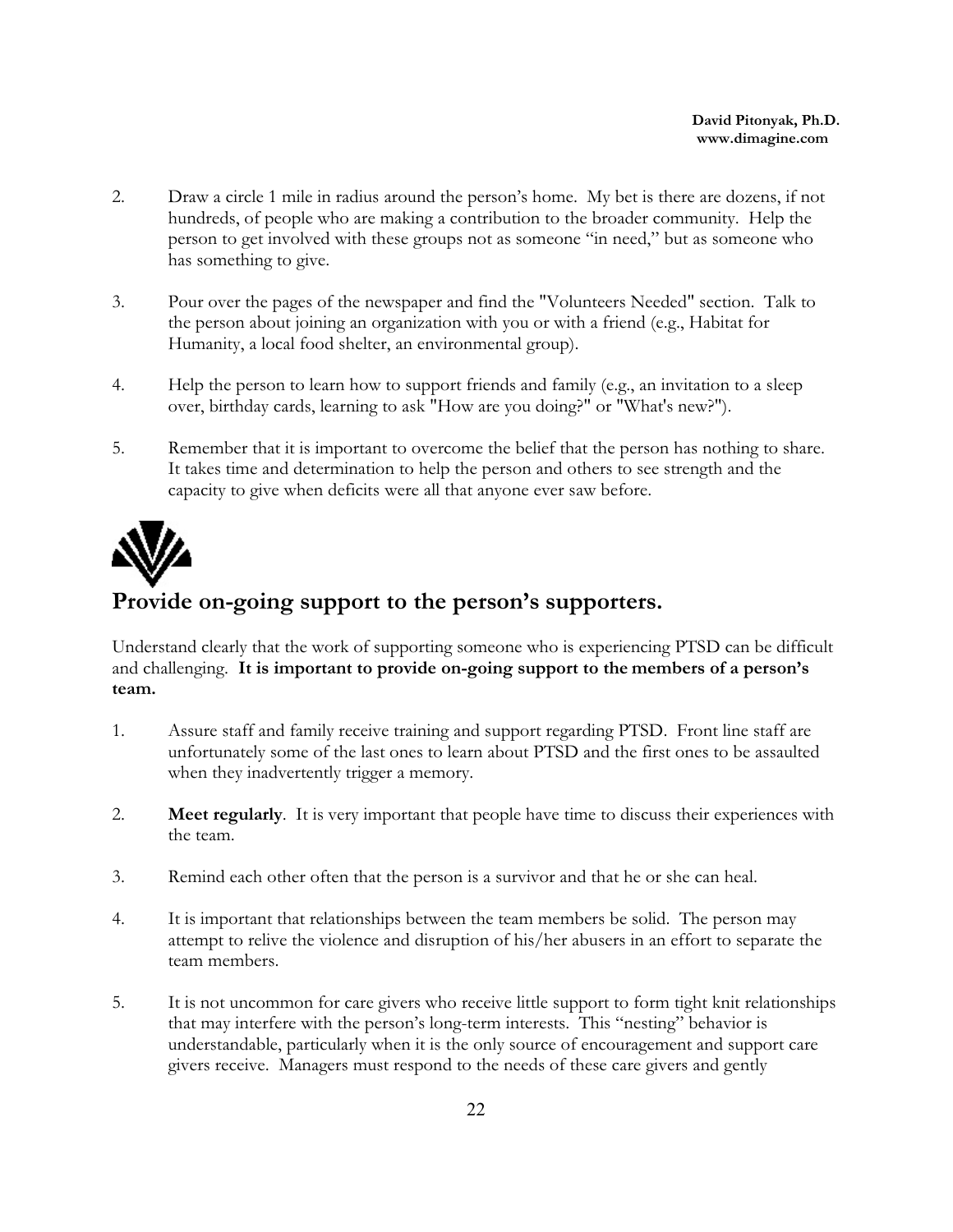encourage them to let go of their resistance to outside input and support.

- 6. Make sure the person's supporters have a good reputation because their reputations may be questioned frequently.<sup>19</sup>
- 7. Be prepared to experience feelings that you might never want to admit.<sup>20</sup>
- 8. Be able to forget. This is not a place to hold grudges.<sup>21</sup>
- 9. Appreciate that the person has a warrior personality. He/she has survival techniques that allowed him to persevere through severe abuse. Accept and respect his techniques while helping to give him healthier defense mechanisms.<sup>22</sup>
- 10. Build a support plan for the person's supporters. Just as it is simplistic to treat a person's behavior without understanding something about the life the person lives, it is simplistic to develop a support plan without considering the needs of the person's supporters. Meet regularly with the person's supporters and ask them what they need to continue doing their best work.
- 11. Build a crisis support plan that really works.It is critical that contingencies be developed to handle difficult times. Ask caregivers questions such as, "What would you need if the person had a terrible day and nothing you could do would make him calm down?" "What would you need to feel safe?" "What would you need so that you can go home at the end of a day without a knot in your stomach?" Once caregivers are assured that they will be safe in the "worst case scenario," they are usually ready for the work ahead. Also include information about emergency back-up and assure this back-up is reliable. You may also need to develop protocol for the use of physical restraint if the person requires it during a crisis.
- 12. Remember that frequent crises are a symptom that the support plan is not working. An occasional crisis should be expected, but frequent crises mean that the team has overlooked an important element of support. Invite the person's most immediate supporters, and objective outsiders, to join in a problem-solving session to assess what's missing and develop additional support strategies.

 $^{22}$  Ibid.

<sup>19</sup> James, B. (1994). *Handbook for treatment of attachment-trauma problems in children.* New York: Simon and Shuster.

 $^{20}$  Ibid.

 $^{21}$  Ibid.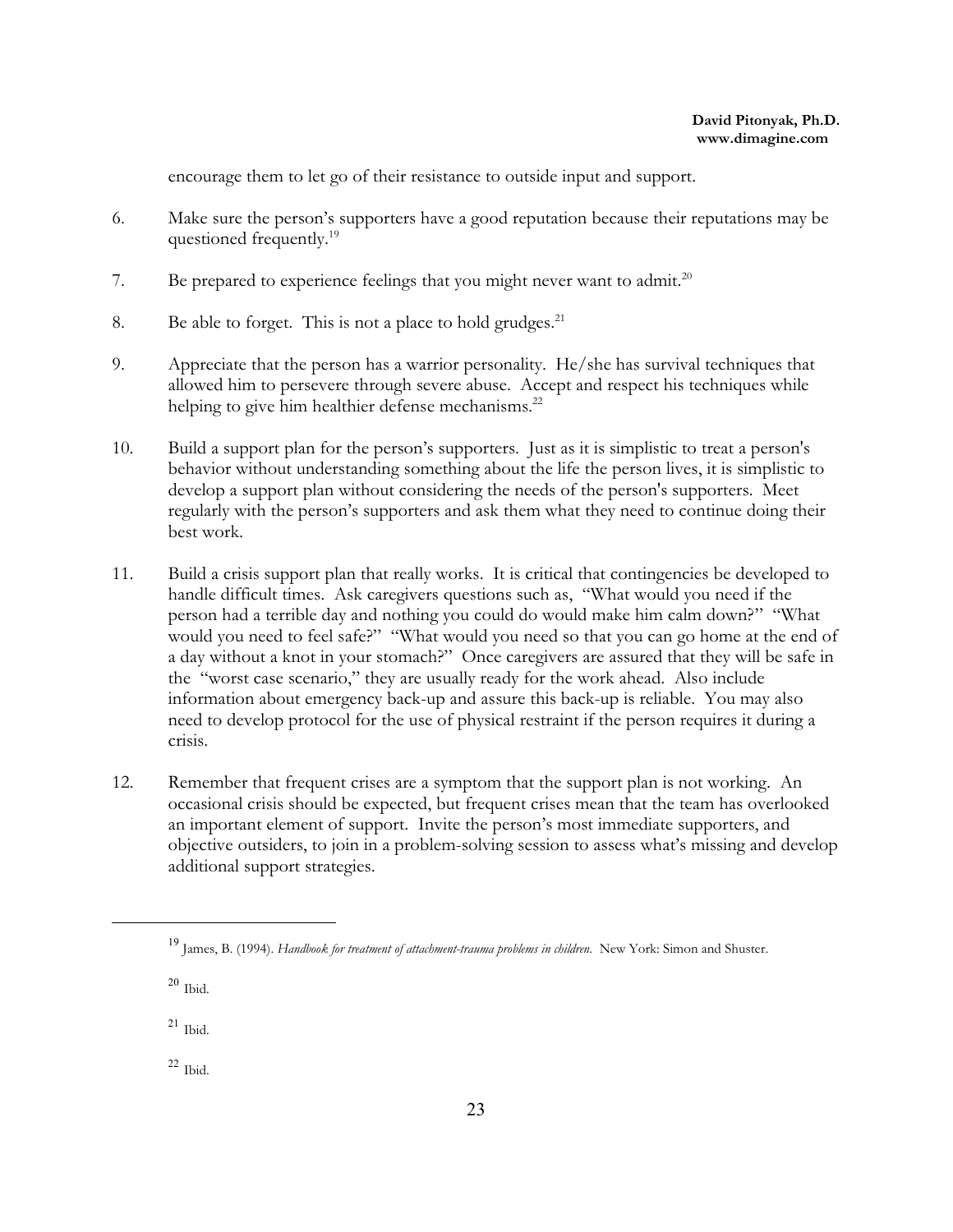#### 13. **Laugh often. Celebrate often. Joy is powerful medicine.**



#### **References and Additional Readings**

- Allan Roeher Institute (1998). *The language of pain: Perspectives on behavior management.* Downsview, Ontario.
- Alterio, N.A. & Scheibel, E.D. (2003). Building partnerships for the protection of people with disabilities: A Massachusetts initiative. *TASH Connections* (p. 17-19). 29 (8/9).
- Barol, B. & Seubert, A. (2010). Stepping stones: EMDR treatment of individuals with intellectual and developmental disabilities and challenging behavior. *Journal of EMDR Practice and Research, 4*, 156-169.
- Bath, H. (2008). Three pillars of trauma-informed care. *Reclaiming Children and Youth*, 17, 17-21.
- Blume, E.S. (1990). *Secret survivors.* New York: John Wiley & Sons.
- Badenoch, B. (2008). *Being a brain-wise therapist: A practical guide to interpersonal neurobiology*. New York: WW Norton.
- Breggin, P.R. (1991). *Toxic psychiatry.* New York: St. Martin's Press.
- Cacioppo, J. T. & Patrick, W. (2008). *Loneliness: Human nature and the need for social connection*. New York: WW Norton.
- Cox, A.M. and Albert, D.H. (2003). *The healing heart families: Storytelling to encourage caring and healthy families*. Gabriola Island, BC, Canada: New Society Publishers.
- Emerson, D. & Hopper, E. (2011). *Overcoming trauma through yoga: Reclaiming your body*. Berkeley, CA: North Atlantic Books.
- Everstin, D.S. & Everstein, L. (1993). *The trauma response.* New York: W.W. Norton & Company.
- Favassa, A. (1989). Why patients mutilate themselves*. Hospital and Community Psychiatry*, 4(2), 136- 147.
- Favassa, A., & Conterio, K. (1988). The plight of the chronic self-mutilator. *Community Mental Health Journal,* 24(1) 22-30.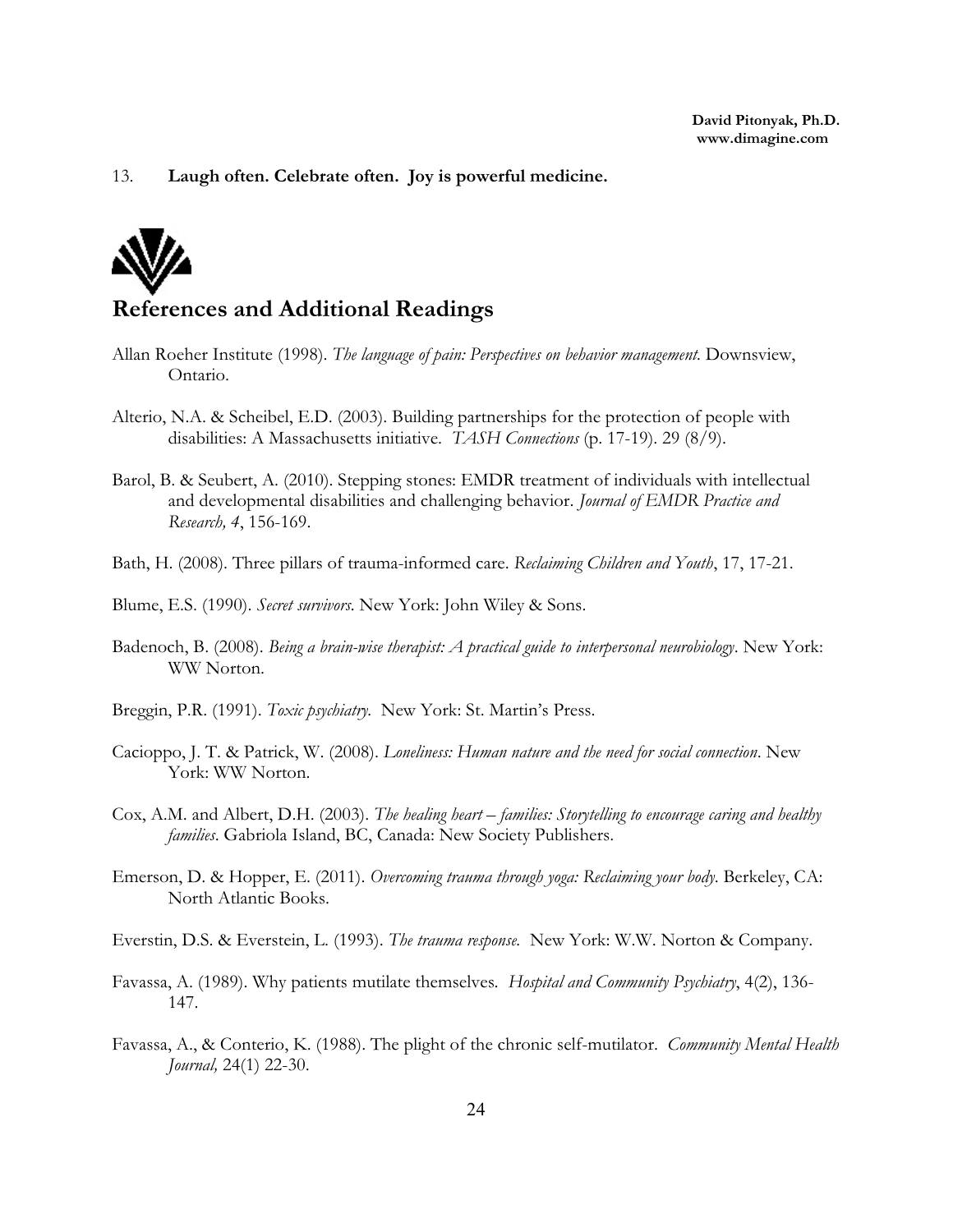- Flannery, R.B. (1998). *Post Traumatic Stress Disorder: The victim's guide to healing and recovery.* New York: Crossroad Publishing Company.
- Focht-New, G., Clements, P.T., Barol, B., Faulkner, M.J., & Service, K.P. (2008). Persons with developmental disabilities exposed to interpersonal violence and crime: Strategies and guidance for assessment. *Perspectives in Psychiatric Care, 44*, 3-13.
- Gabriel, S. (1996). *The psychiatric tower of babble: Understanding people with disabilities who have mental illness.* Eastman, Quebec: Diverse City Press.
- Gayton, R.R. (1995). *The forgiving place.* Texas: WRS Publishing.
- Gonzales, L (2003). *Deep survival: Who lives, who dies, and why*. New York: WW Norton.
- Herman, J.L. (1992). Complex PTSD: A syndrome in survivors of prolonged and repeated trauma. *Journal of Traumatic Stress,* 5, 377-391.
- Holmes, M.M. (2000). *A terrible thing happened.* Washington, DC: Magination Press.
- Huebner, H.F. (1993) *Endorphins, eating disorders and other addictive behaviors.* New York: W.W. Norton and Company.
- James, B. (1994). *Handbook for treatment of attachment-trauma problems in children.* New York: Simon and Shuster.
- James, B. (1989). *Treating traumatized children.* New York: Lexington Books.
- Janoff-Bullman, R. (1992). *Shattered assumptions.* New York: The Free Press.
- Johnson, S. (2004). Mind wide open: Your brain and the neuroscience of everyday life. New York: Scribner.
- Johnson, S. (2008). *Hold me tight: Seven conversations for a lifetime of love.* New York: Little, Brown, and Company.
- Keesler, J.M. (2014). A call for the integration of trauma-informed care among intellectual and developmental disability organizations. *Journal of Policy and Practice in Developmental Disabilities*. Volume 11 (1). pp. 34-42.
- LeDoux, J. (1996). *The emotional brain: The mysterious underpinnings of emotional life.* New York: Simon and Shuster.
- Lewis Herman, J. (1992). *Trauma and recovery: The aftermath of recovery.* New York: Basic Books.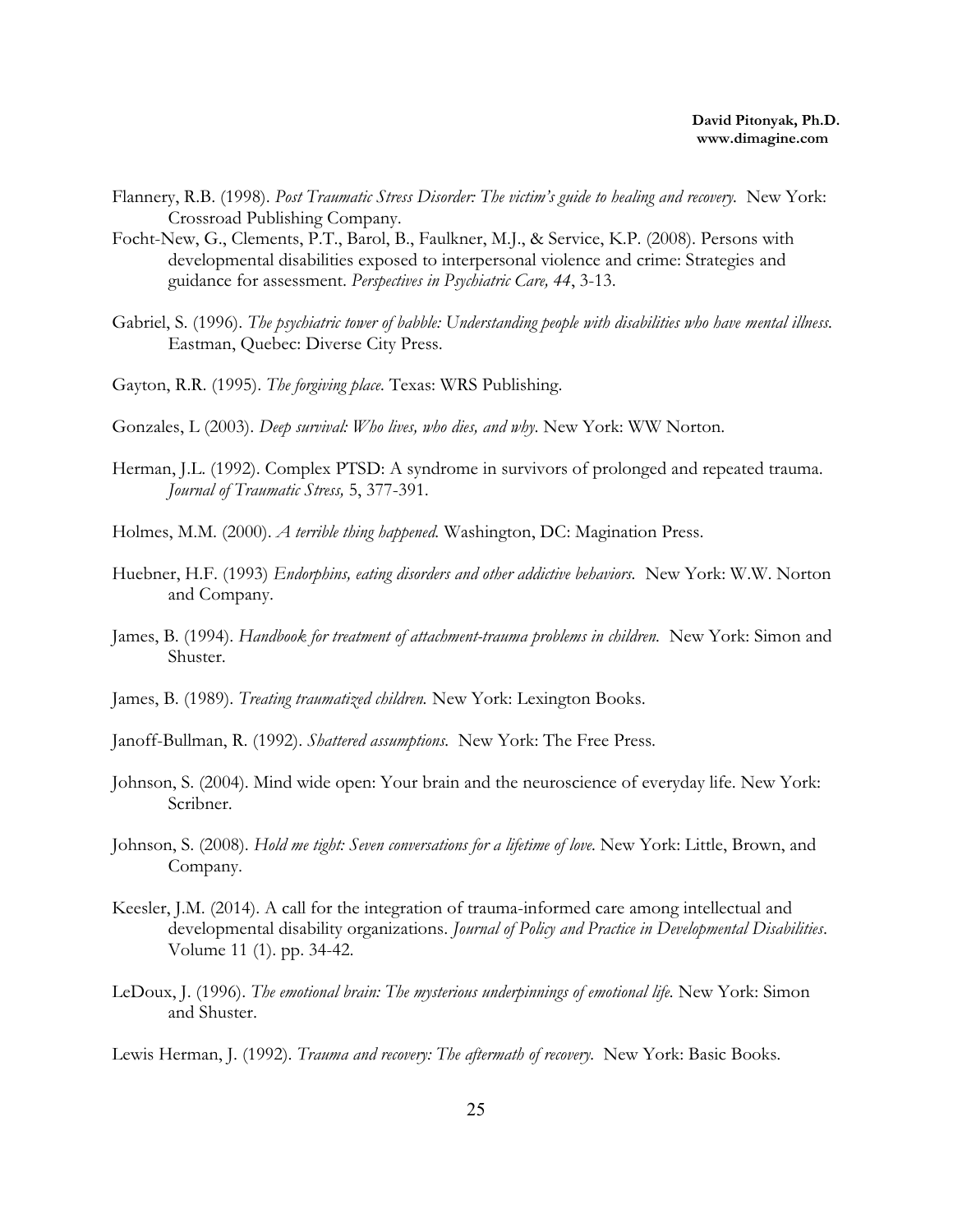- Levine, P. (2010). *In an unspoken voice: How the body releases trauma and restores goodness*. Berkeley, CA: North Atlantic Books.
- Levine, P. (2015). *Trauma and memory: Brain and body in a search for the living past. A practical guide for understanding and working with traumatic memory*. Berkeley, CA: North Atlantic Books.
- Levine, P.A. & Frederick, A. (1997). *Walking the tiger: Healing trauma.* Berkeley, CA: North Atlantic Books.
- Loftus, E. & Ketchum, K. (1994). *The myth of repressed memory.* New York: St. Martin's Press.
- Lovett, H. (1997). *Learning to listen*. Baltimore: Paul H. Brookes.
- Mevissen, L. & de Jongh, A. (2010). PTSD and its treatment in people with intellectual disabilities: A review. *Clinical Psychology Review. 30*, 308-316.
- Miller, D. (1994) *Women who hurt themselves.* New York: Basic Books.
- Oehlberg, B. (1996). *Making it better: Activities for children living in a stressful world.* St. Paul, MN: Redleaf Publishers.
- Ofshe, R., & Watters, E. (1994). *Making monsters.* New York: Charles Scribner's Sons.
- Parkinson, F. (1993). *Post-traumatic stress.* Arizona: Fisher Books.
- Pease, T. (2003). Helping people who have been hurt: Adaptations to cognitive therapies for people with developmental disabilities and Post Traumatic Stress Disorder. *TASH Connections* (p. 17- 19). 29 (8/9).
- Pitonyak, D. (1996). *10 things you can do to support a person with difficult behaviors*. Philadelphia: Office of Mental Retardation.
- Pitonyak, D. (1998). *What do I do next...? Strategies for supporting a person with difficult behaviors after the positive approaches workshop*. Philadelphia: Southeast Training Initiative, Office of Mental Retardation.
- Ryan, R. (1994). Posttraumatic stress disorder in persons with developmental disabilities. *Community Mental Health Journal.* 30(1).
- Ryan, R. (1994). Recognizing psychosis in persons with developmental disabilities who do not use spoken communication. In R. Ancill (Ed.), *Schizophrenia: Exploring the spectrum of psychosis.*
- Ryan, R. (1996). *Handbook of mental health care for persons with developmental disabilities.* Denver, CO: The